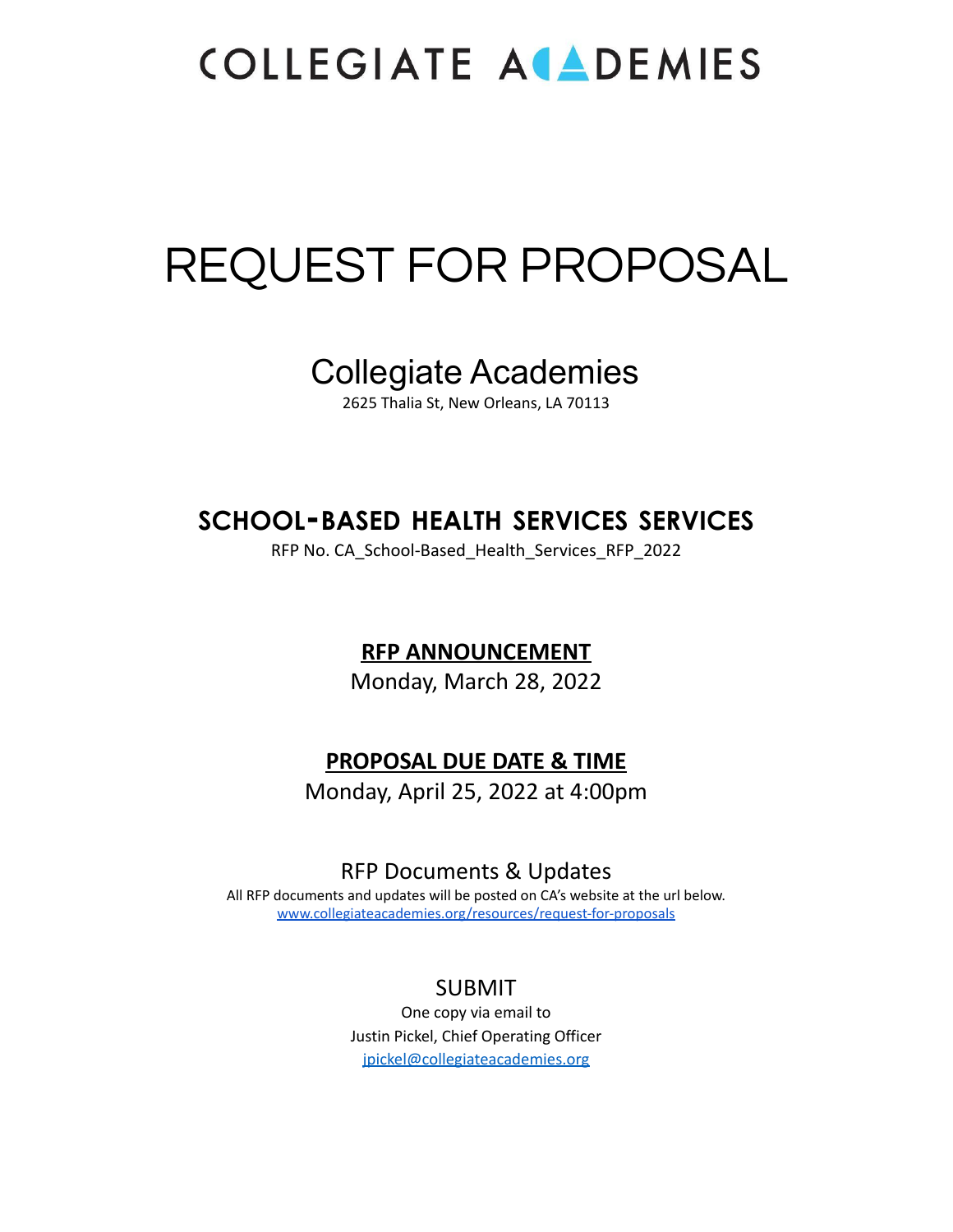**Request for Proposal – School-Based Health Services**

### **BACKGROUND**

#### **Intent of the Request for Proposal (RFP)**

The purpose of this Request for Proposal is to solicit sealed, competitive proposals to provide School-Based Health Services (SBHS) for Collegiate Academies (CA) students and staff. The goal of SBHS is to increase each student's capacity to learn by ensuring his or her health needs are met, and health-related barriers to learning are addressed and managed.

The ideal SBHS model includes integrated physical and behavioral health care services. At a minimum, primary care, including urgent, acute, prevention and wellness care, is at the core. In addition to behavioral health, expanded services, including substance misuse support, oral health, reproductive health, vision care, nutrition counseling, care coordination, case management and health promotion may also be offered.

Responses should include clerical, primary care, and mental health personnel to support the students at all CA schools in New Orleans and Baton Rouge.

**Note:** The successful Proposer will work in coordination with school(s), the network, and other agencies to support and coordinate needs related to COVID-19 and adhere to the most recent public health and safety guidelines.

### AUTHORITIES, RESTRICTIONS & CLAUSES

#### **CA Authorities and Options**

- 1. CA reserves the right to reject any and all proposals for any reason.
- 2. CA reserves the right to correct or waive irregularities in submitted proposals should it be deemed in the best interest of CA to do so.
- 3. CA reserves the right to negotiate any and all proposals for any reason.
- 4. CA reserves the right to award to more than one Proposer or to no Proposer.
- 5. CA has 90 days to accept a submitted proposal. The Proposer cannot withdraw a proposal within that 90 day period without mutual consent with CA.
- 6. CA reserves the right to require a performance bond. If such is required, the cost of that bond will not be reimbursed to the Proposer by CA.
- 7. Final prices will be negotiated between the Proposer and CA. CA reserves the right to cancel the contract award if the Proposer cannot commit to a contract that has prices within five percent of the initial quote.

#### **Proposer Prohibitions**

- 1. CA will assess, negotiate, and decide on this proposal without influence from the Proposer's employees, representatives, agents, vendors, or any other parties with a business, financial, or familial relationship to the Proposer.
- 2. The Proposer is prohibited from exploiting a conflict of interest, gratuities, kickbacks, or any other type of incentive or influence upon CA, its board, and its agents. Violators will be prosecuted to the extent of the laws pertinent to CA.
- 3. Proposers must submit a firm bid. A Proposer will not stipulate in its proposal any conditions not contained in contract documents. Any qualifying statements or conditions may be declared irregular and non-responsive to the RFP.
- 4. The Proposer is prohibited from submitting a proposal contingent upon winning multiple contracts. CA will disqualify any such proposal.

#### **Proposer Responsibilities**

- 1. It is the Proposer's duty to inspect all submitted documents to assure completeness, legibility, etc.
- 2. It is the Proposer's duty to understand the proposal. Any misunderstanding is the responsibility of the Proposer. CA has no obligation to correct, reject, or question any portion of the proposal.
- 3. The Proposer must abide by all proposal requirements. The proposal may be rejected by CA regardless of the type or significance of noncompliance.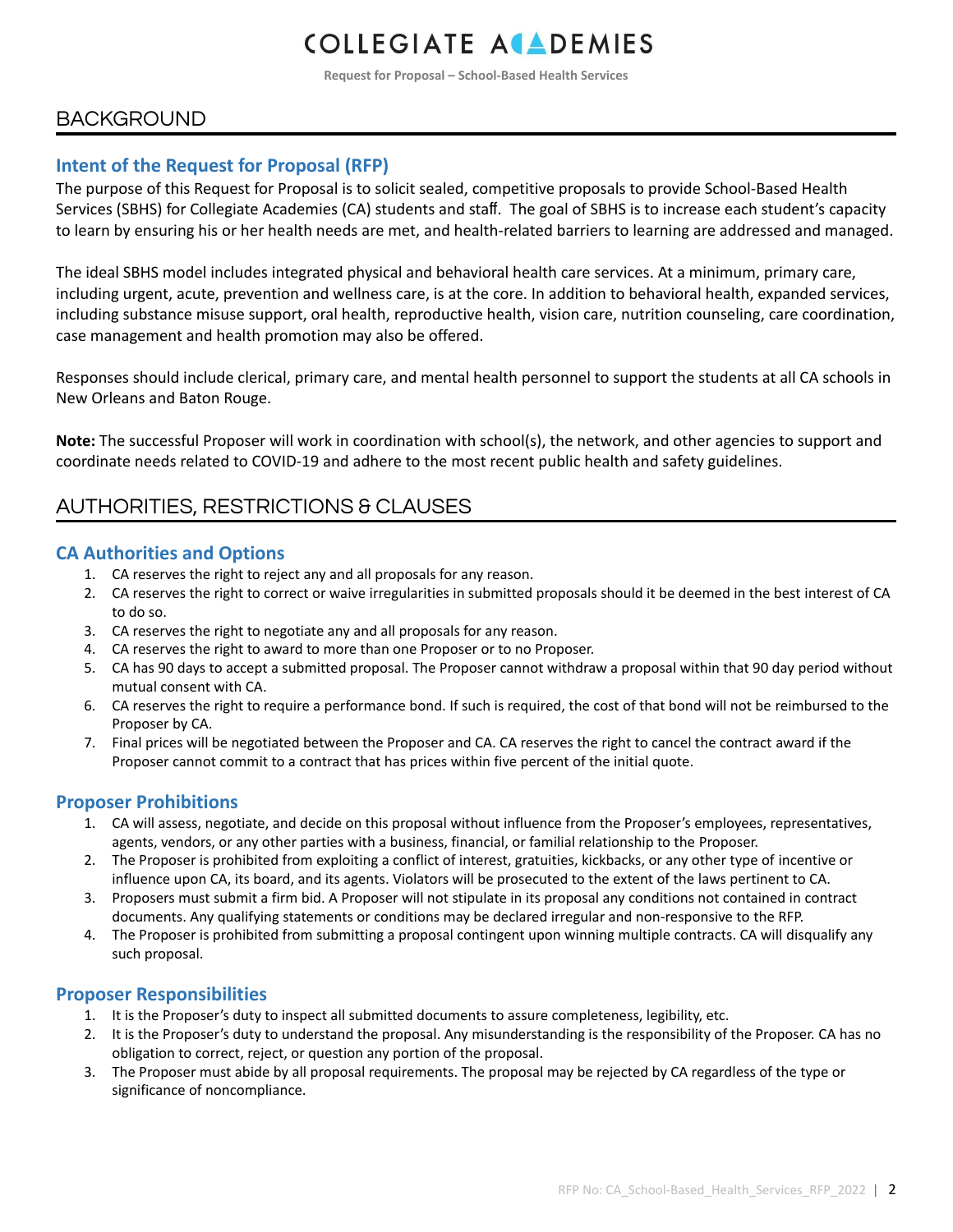**Request for Proposal – School-Based Health Services**

#### **Contract Terms and Termination**

- 1. The initial contract period will be July 1, 2022, through June 30, 2025.
- 2. Contract will be renewable by mutual agreement with one-year extensions through June 30, 2027.
- 3. The contract will expire naturally at the end of the contract term.
- 4. CA reserves the right to terminate the contract with 30-days advance, written notice.
- 5. CA reserves the right to terminate the contract because of inferior quality of materials, product, workmanship, service, and/or reductions and/or termination of funding.
- 6. CA reserves the right to terminate the contract immediately in the event of unresolved safety or liability concerns.

#### **Definitions**

- Shall and Will-The terms "shall" and "will" denote mandatory requirements.
- Must The term "must" denotes mandatory requirements.
- May and Can- The terms "may" and "can" denote an advisory or permissible action.
- Should The term "should" denotes a desirable action.
- **•** Contractor Any person having a contract with a governmental body; the selected Proposer.
- Proposer A firm or individual who responds to this RFP.
- $\bullet$  RFP Request for Proposal

### ADMINISTRATIVE & GENERAL INFORMATION

#### **School Locations**

| <b>School</b> | <b>School Name</b>                    | Location                                 |
|---------------|---------------------------------------|------------------------------------------|
| ASA           | Abramson Sci Academy                  | 5552 Read Blvd, New Orleans, LA 70127    |
| <b>CBR</b>    | Collegiate Baton Rouge                | 282 Lobdell Blvd, Baton Rouge, LA        |
| <b>GWC</b>    | G.W. Carver High School               | 3059 Higgins Blvd, New Orleans, LA 70126 |
| <b>LCA</b>    | Livingston Collegiate Academy         | 7301 Dwyer Road, New Orleans, LA 70126   |
| OA/CMO        | Opportunities Academy/Network Offices | 2625 Thalia St, New Orleans, LA 70113    |
| <b>RCA</b>    | Rosenwald Collegiate Academy          | 6501 Berkley Dr, New Orleans, LA 70131   |

#### **RFP Schedule**

| Event                                            | Date, Time, and Location                                                                                    |
|--------------------------------------------------|-------------------------------------------------------------------------------------------------------------|
| IRFP Announcement                                | Monday, March 28, 2022 RFP posted on CA website RFP page                                                    |
| <b>Questions Due</b>                             | Monday, April 4, 2022 at 5:00pm emailed to jpickel@collegiateacademies.org                                  |
| Answers to Questions Posted                      | Monday, April 11, 2022 at 5:00pm on CA website RFP page                                                     |
| <b>Proposal Submission Deadline</b>              | Monday, April 25, 2022 at 4:00pm emailed to jpickel@collegiateacademies.org                                 |
| <b>Proposer Interviews</b><br>By request from CA | Friday, April 29, 2022 from 9:00am - 5:00pm<br>As needed CA will schedule 1 hour interviews with proposers. |
| <b>Award Notification</b>                        | Friday, May 6, 2022 at 5:00pm on CA website RFP page                                                        |
| <b>Contract Execution</b>                        | Tuesday, May 31, 2022                                                                                       |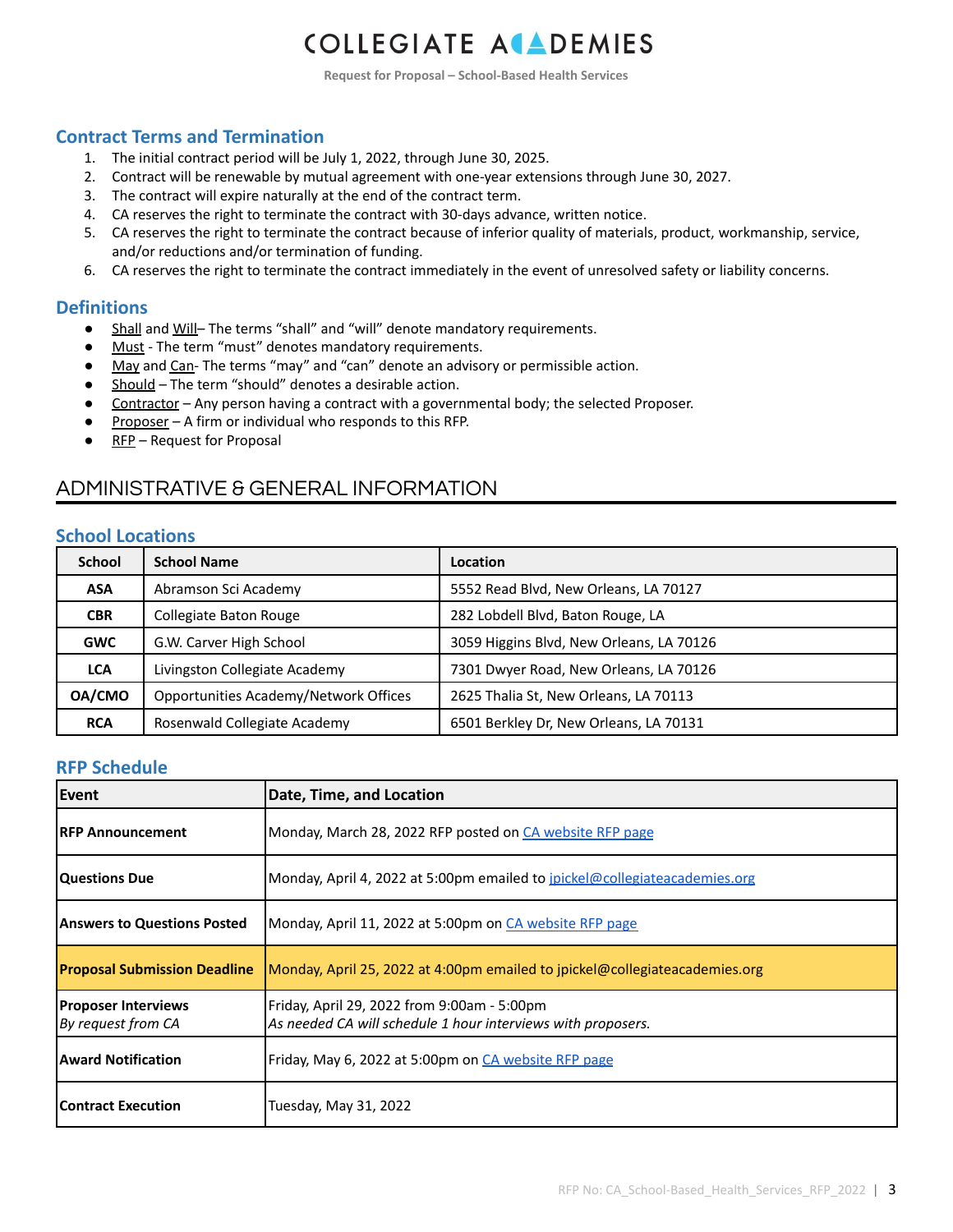**Request for Proposal – School-Based Health Services**

#### **Questions**

- 1. All questions regarding this RFP must be emailed to Justin Pickel at [jpickel@collegiateacademies.org](mailto:jpickel@collegiateacademies.org) by **Monday, April 4 at 5:00pm.**
- 2. Questions received by that time will be compiled and answered by **Monday, April 11 at 5:00pm**
- 3. Questions received after that time will not be answered unless the answers have already been made public to all potential Proposers.
- 4. Answers to questions and any addenda to this RFP will be available on the RFP page of the CA [website](https://www.collegiateacademies.org/resources/request-for-proposals).

#### **Submission**

- 1. Proposers must submit a complete copy of their proposal electronically via email to Justin Pickel at [jpickel@collegiateacademies.org](mailto:jpickel@collegiateacademies.org) by **Monday, April 25 at 4:00pm**
- 2. Proposals received after this deadline will not be considered.

#### **Evaluation and Scoring**

While cost is of great importance, proposing the lowest price received through this RFP process will not assure award of the contract. A variety of criteria in addition to pricing will be considered in evaluating proposals, including but not limited to demonstrated understanding of CA's expectations, quality of procedural/safety structures, management model, communication system, references, perceived ability to deliver, insurance/risk management portfolio, and willingness to partner with CA. This evaluation will be made based on the proposal as well as information from news articles, press releases, client references, industry references, vendors, related sources, and any other source relevant to the Proposer or CA.

#### **Contract Award, Formation and Execution**

CA reserves the right to enter into a Contract without further discussion of the proposal submitted based on the initial offer received. CA reserves the right to contract for all or a partial list of services offered in the proposal.

#### **The RFP and proposal of the selected proposer will become part of any contract initiated by CA.**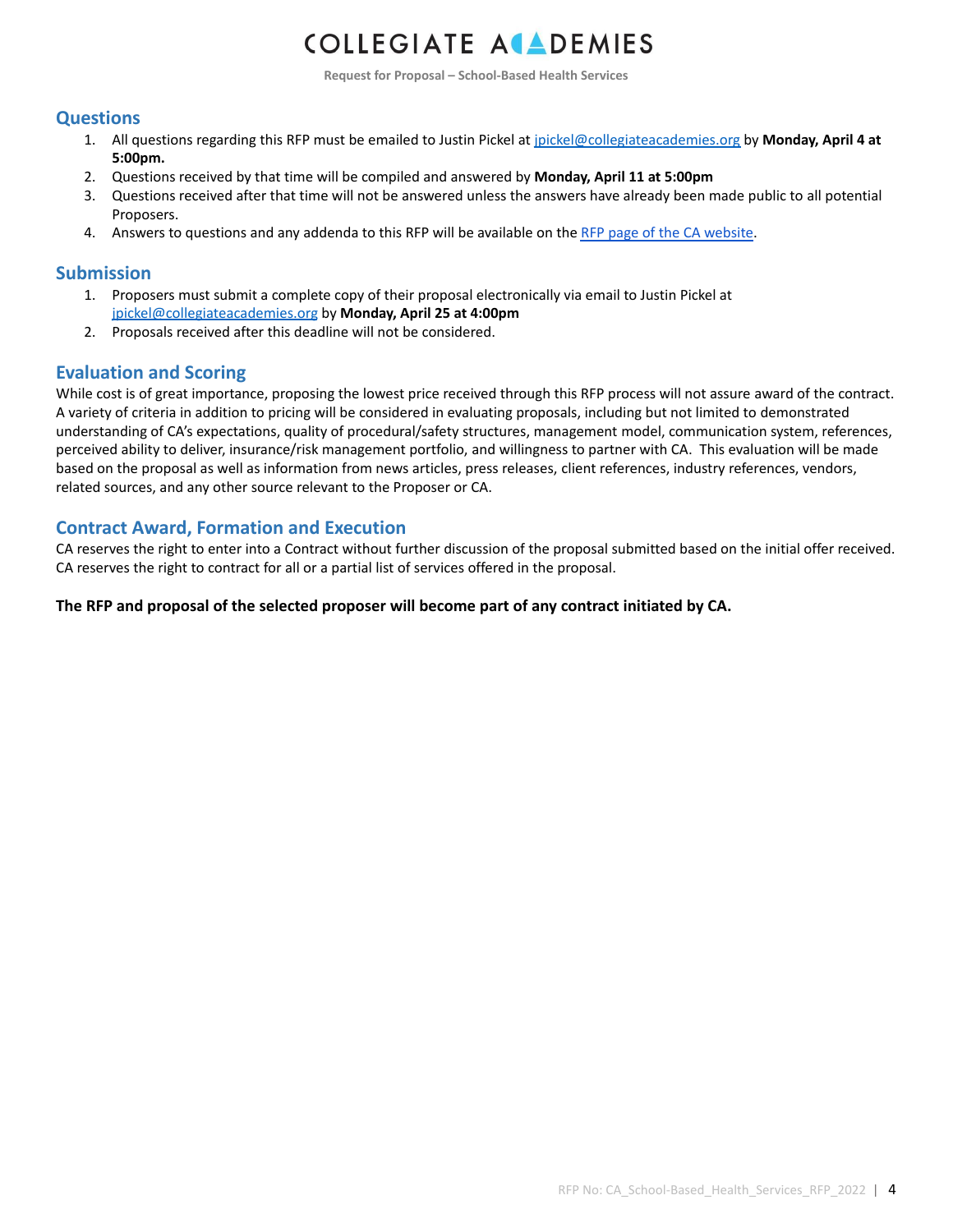**Request for Proposal – School-Based Health Services**

#### **Bid Scoring Criteria 1**

| <b>Measure</b>                                                       | Weight   | <b>Evaluation Criteria</b>                                                                                                                                                                                                                                                                                                                                      |
|----------------------------------------------------------------------|----------|-----------------------------------------------------------------------------------------------------------------------------------------------------------------------------------------------------------------------------------------------------------------------------------------------------------------------------------------------------------------|
| <b>Proposal Quality</b>                                              | $0 - 45$ | Proposal provides the best value to CA based on quality, availability,<br>delivery, specifications, terms and conditions.                                                                                                                                                                                                                                       |
| <b>Price</b>                                                         | $0 - 35$ | The lowest bid(s) will receive 35 points; the highest bid(s) will receive 0<br>points; all other bids will receive between 34 and 1 points. Total bid<br>amounts will be calculated based on the anticipated annual cost of the<br>services proposed.                                                                                                           |
| <b>Professional References</b>                                       | $0 - 35$ | Proposals with multiple positive references will receive 35 points;<br>Proposals with references indicating reservations concerning Proposer<br>quality will receive 0-20 points. Consideration is given to the Proposer's<br>ability to perform successfully under the terms and conditions and their<br>past performance record.                              |
| <b>Company Financials</b>                                            | $0 - 30$ | Proposer must provide three years of recent company financials and all<br>must be in order to receive 30 points.                                                                                                                                                                                                                                                |
| Innovation                                                           | $0 - 25$ | Proposer demonstrates organizational commitment to business practices<br>and methodologies that promote continuous professional development<br>and technical training of employees; promote the health, safety, and<br>wellness of employees; and innovative practices that minimize the<br>long-term costs to CA while still meeting all service expectations. |
| <b>Headquartered in Orleans Parish</b>                               |          | Principal of Business and Registered Office is in Orleans Parish as listed<br>with the Louisiana Secretary of State.                                                                                                                                                                                                                                            |
| <b>State &amp; Local Disadvantaged</b><br><b>Business Enterprise</b> | $0 - 10$ | A for-profit small business where socially and economically disadvantaged<br>individuals own at least a 51% interest and also control management and<br>daily business operations. As a certified DBE, a certificate issued by the<br>City of New Orleans or other certifying agency must be provided with the<br>submission                                    |
| <b>Executive and Key Participant</b><br><b>Resumes</b>               | $0 - 10$ | Relevant professional experience, but no expertise in school-based health<br>services will receive 1 point; between 5 and 10 years of specified<br>expertise in school-based health services will receive 7 points; more than<br>10 years of expertise in student school-based health services will receive<br>10 points.                                       |
| <b>Community Involvement</b>                                         | $0 - 10$ | Proposer demonstrates organizational commitment to programs or public<br>service initiatives serving the youth of New Orleans and Baton Rouge.                                                                                                                                                                                                                  |
| <b>Total</b>                                                         | 200      |                                                                                                                                                                                                                                                                                                                                                                 |

<sup>&</sup>lt;sup>1</sup> Scoring measures, weights, and evaluation criteria are subject to change up to and until bids are unsealed without prior notification.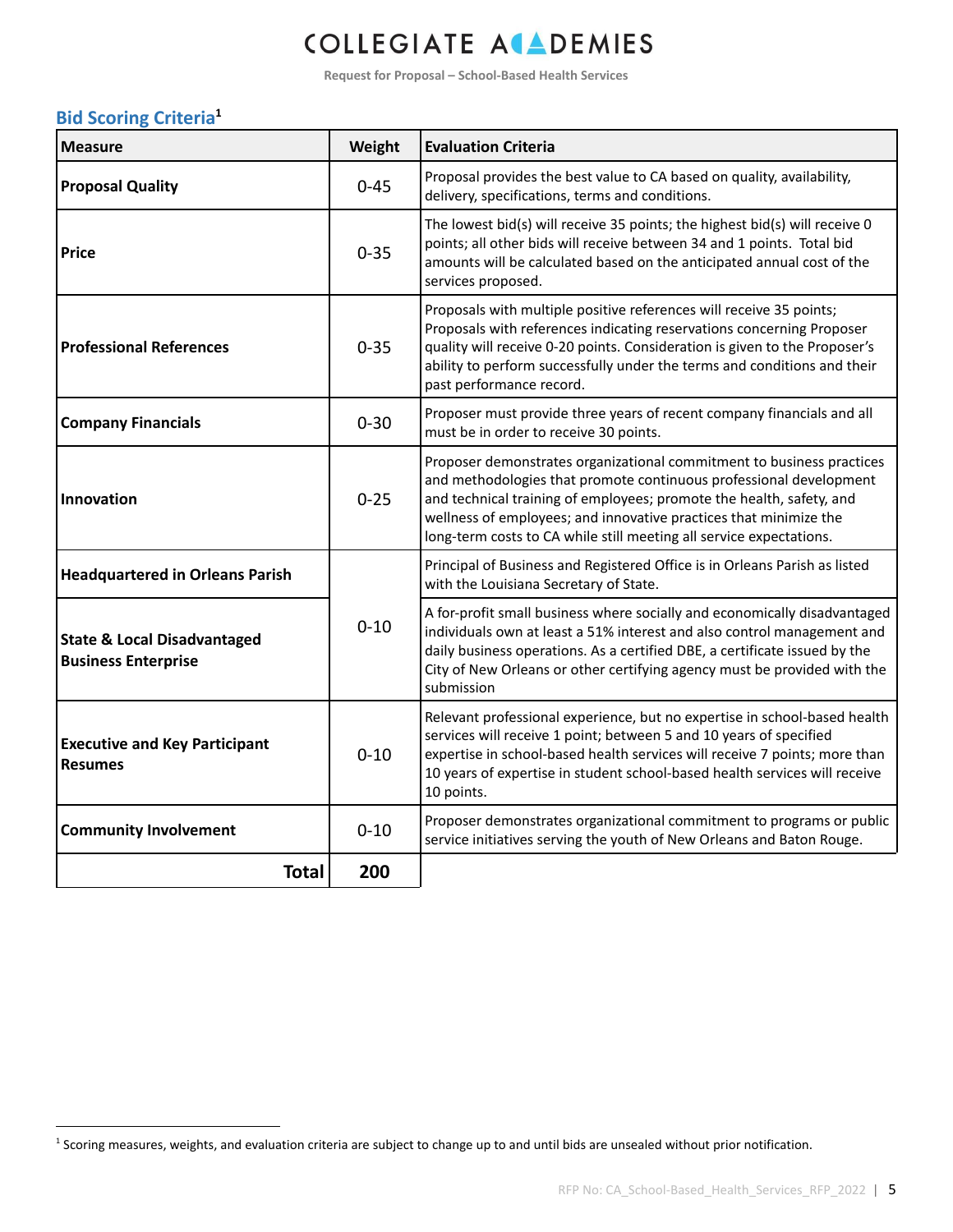**Request for Proposal – School-Based Health Services**

### PROPOSAL EXPECTATIONS

Although CA is not requiring documentation in support of the items below, by submitting a proposal in response to this RFP, each Proposer is agreeing to all of the terms and expectations listed here. Failure to comply with any of these expectations may result **in rejection of the proposal or the immediate issuance of a termination of contract notice.**

#### **Staffing**

#### **Non-Discrimination**

The Proposer agrees not to discriminate against any patient, employee, applicant for employment because of race, sex, religion, color, age, disability, national origin, or sexual orientation.

#### **Background Checks**

In accordance with the Louisiana Child Protection Act (La. R.S. 15:587.1), Proposer will obtain, at Proposer's expense, a Louisiana State Police Bureau of Criminal Identification and Information (LCBI) background check for each of its employees, agents, and representatives providing services to ascertain whether that person has been arrested for or convicted of, or pled nolo contendere to, any criminal offense. Proposer shall produce to Network a copy of such background checks confirming that the employee is eligible to work in a school as required by La. R.S. 17:15. The Proposer shall not employ or otherwise allow to be on campus to provide the proposed services by person who has been convicted of or pled guilty or nolo contendere to a crime listed in La.R.S. 15:587.1(C).

#### **Hiring and Professional Credential**

The proposer will be responsible for:

- Hiring and supervising all staff and/or consultants.
- Credential professional staff including confirmation of malpractice insurance, professional development and conferences.
- Provide documentation of all required licensure and professional insurance.

#### **Appointment of Supervision**

The Proposer will appoint an experienced Supervisor to be responsible for all work required under the contract. The Supervisor must be acceptable to CA and receive on behalf of the Proposer any order or communication relating to the work on this contract. The Supervisor will be readily accessible to CA personnel at all times and will have communication equipment (cell phone and email).

#### **Assignments**

The Proposer will not make any assignments or subcontract for the work without obtaining written permission from CA.

#### **Confidentiality**

Confidentiality is required from the Proposer and its employees at all times.

#### **Legal and Responsibility**

The Proposer must fulfill all obligations in compliance with all applicable local, state, and federal laws and regulations. The Proposer must be knowledgeable of and abide by all applicable provisions of legislative enactments, by-laws, and regulations in regard to safety. These include but are not limited:

- Deliver all services in accordance with the Health Information Portability and Accountability Act of 1996 (HIPAA) Privacy Rule and regulations promulgated thereunder, and other governing state and/or federal laws and regulations as outlined in HIPAA and Family Education Rights and Privacy Act (FERPA) policies and procedures, and any amendments thereto.
- Protect the privacy and confidentiality of patient health information in accordance with the Health Information Portability and Accountability Act of 1996 (HIPAA) Privacy Rule and regulations promulgated thereunder and other governing state and/or federal laws and regulations as outlined in HIPAA and FERPA policies and procedures.

#### **Responsibility and Control of Work**

The Proposer will be responsible for all damage caused by its employees or its equipment to the School's property, grounds, equipment, or buildings. The Proposer will also be responsible for all injuries to persons caused by its staff, equipment or vehicles. The Proposer must be knowledgeable about and abide by all provisions of legislative enactments, State statute and local regulations in regard to safety.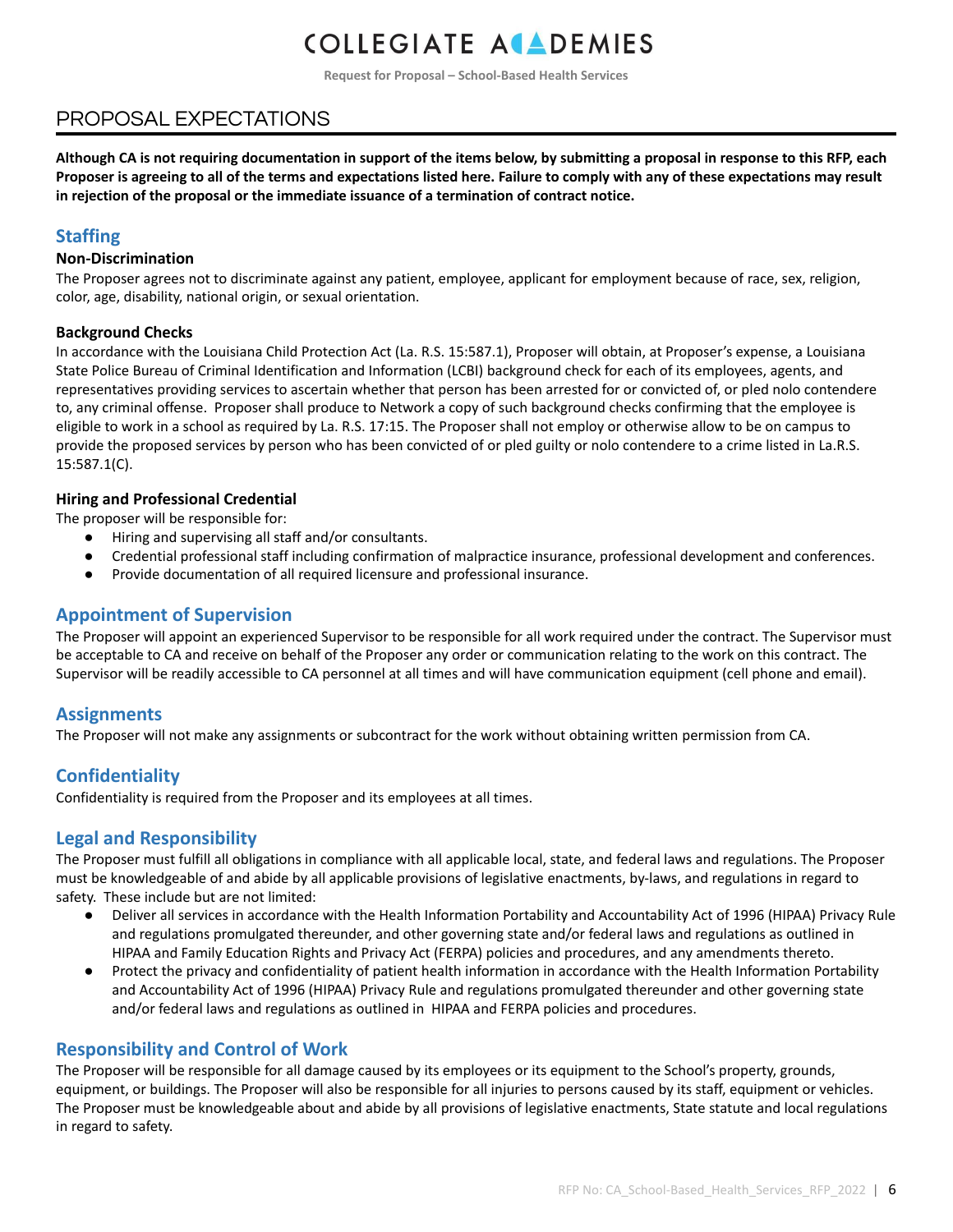**Request for Proposal – School-Based Health Services**

#### **Costs Incurred in Preparation of Proposals**

All costs directly or indirectly related to preparation of a proposals responding to this RFP, any oral presentations required to supplement and/or clarify a proposal, and any reasonable appearance which may be required by CA in connection with this Request for Proposal, shall be the sole responsibility of the Proposer, and shall not be reimbursed in any manner by CA.

CA discourages lengthy and costly proposals. Proposals should be prepared simply and economically and provide a straightforward, concise description of the Proposer's capabilities to satisfy the requirements of this RFP. Emphasis should be on completeness and clarity of content.

#### **Ownership of Proposals**

All materials submitted in response to this request become the property of CA. Selection or rejection of a proposal does not affect this right. All proposals submitted will be retained by CA and not returned to Proposers.

#### **Proprietary Information**

Only information which is in the nature of legitimate trade secrets or non-published financial data may be deemed proprietary or confidential. Any material within a proposal identified as such must be clearly marked in the proposal. Any proposal marked as confidential or proprietary in its entirety may be rejected without further consideration or recourse.

#### **Changes, Addenda, Withdrawals**

CA reserves the right to change the calendar of events at any time. CA also reserves the right to cancel or reissue the RFP. If the Proposer needs to submit changes or addenda, such changes or addenda shall be submitted in writing, signed by an authorized representative of the Proposer, cross-referenced clearly to the relevant proposal section, prior to the proposal opening, and shall be submitted in a sealed envelope. Changes or addenda shall meet all requirements for the proposal.

#### **Cancellation of RFP or Rejection of Proposals**

Issuance of this RFP in no way constitutes a commitment by CA to award a contract. CA reserves the right to accept and reject any or all proposals, or to cancel this RFP if in the best interest of CA to do so.

#### **Waiver of Administrative Informalities**

CA reserves the right, at its sole discretion, to waive administrative informalities contained in any proposal.

#### **Acceptance of Proposals Content**

The mandatory RFP requirements shall become contractual obligations if a contract ensues. Failure of the successful Proposers to accept these obligations shall result in the rejection of the proposal.

#### **Errors and Omissions in Proposal**

CA will not be liable for any errors in proposals. CA reserves the right to make corrections or amendments due to errors identified in proposals by CA or the proposer. CA, at its option, has the right to request clarification or additional information from the proposers.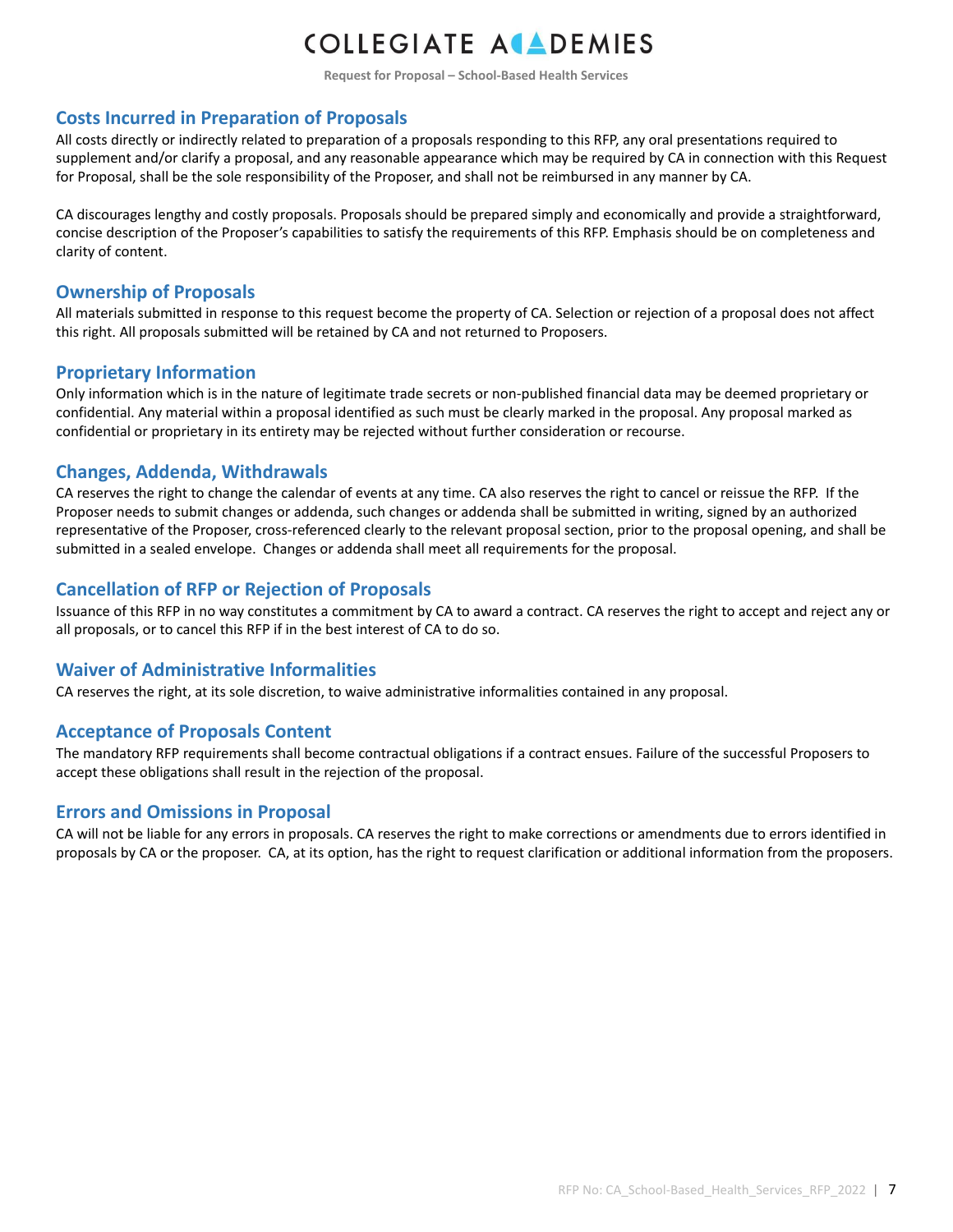**Request for Proposal – School-Based Health Services**

### SCOPE OF WORK

The winning Proposer will provide all staffing, materials, supplies, equipment and other items necessary to provide all School-Based Health Services and related activities as defined below for all schools operated by Collegiate Academies in New Orleans and Baton Rouge. Once selected, the winning Proposer and CA will work collaboratively to provide the physical and mental health services needed to support CA students and staff.

#### **School-Based Health Services**

#### **School Nursing Services**

Clinical and other services consistent with the [School-Based](https://louisianabelieves.com/docs/default-source/public-school/school-based-nursing-services.pdf?sfvrsn=6d80801f_14) Nursing Services In Louisiana Schools- A Resource Handbook for School Nurses and School [Administrators](https://louisianabelieves.com/docs/default-source/public-school/school-based-nursing-services.pdf?sfvrsn=6d80801f_14) and may include:

- Emergency care (first aid, care for ill students, parent notification, and triage/ referral)
- Administration of medications and treatments as required
- Vision and hearing screening and reporting as required
- Assistance in care coordination and accommodations to meet 504 and IEP
- Writing and updating all student Individualized Health Plans
- Mandated reporting of suspected child abuse or neglect
- Communicable disease screening, care management and exclusion as required by district policy
- Assessment, triage and referral to community services and resources (medical, dental, social service, mental health, food, clothing, shelter etc.)
- Health education

#### **Preventive Health Care Services**

Non-curative health services provided to the student with parental consent. These may include:

- Health screening (e.g. Early Periodic Screening and Diagnostic Testing (EPSDT) screening)
- Disease prevention (e.g. immunizations, communicable diseases, etc.)
- Preventive services and education such as nutritional education, mental health screening and high risk assessments and health maintenance.

#### **Primary Health Care Services**

Provided in a comprehensive, integrated, and accessible manner and in a sustained partnership with students, families, and primary care providers in order to promote health, manage or treat chronic disease with parental consent and are defined as:

- Health Maintenance (well care, immunizations)
- **Chronic Disease Management**
- Mental health screening and assessment followed with appropriate services
- Acute illness care
- Referral for other services not available at the health center

#### **COVID-19**

- Provided on-site COVID testing and COVID vaccinations for students and staff.
- Providing up-to-date student COVID vaccination data to schools
- pulling/updating vaccination records in LINKS +
- Supporting infection response, contact tracing, and data tracking

#### **Support Services**

Other services provided as needed include:

- Execution of clinical seminars and on-site trainings for CA Staff
- Engaging with external partners to provide eyeglasses to students
- Sports physicals
- Mental health counseling
- Drug and alcohol awareness
- Smoking cessation
- **Nutritional counseling**
- Support for eating disorders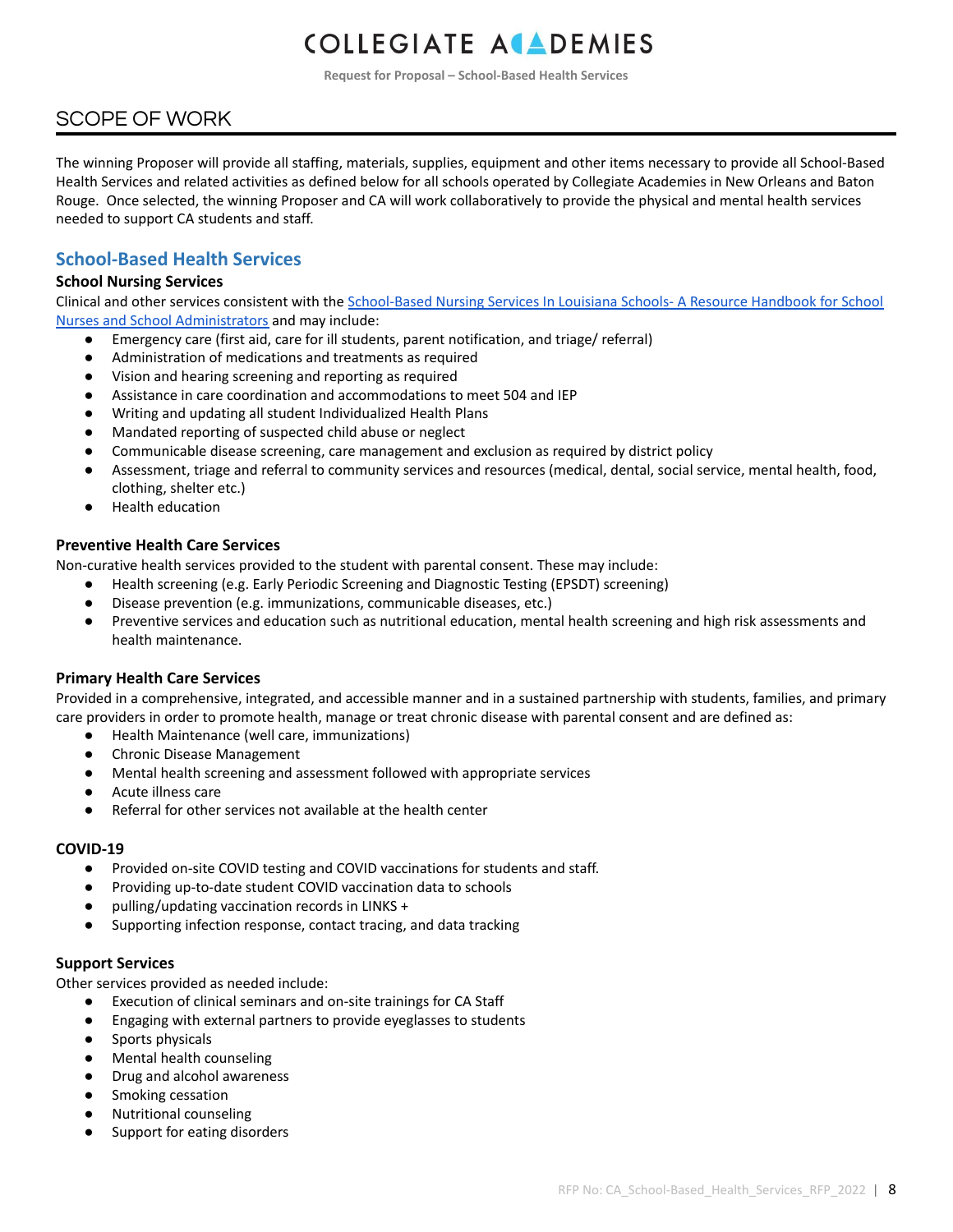**Request for Proposal – School-Based Health Services**

#### **Communication and Staffing**

Maintaining strong partnerships with schools by:

- Attending weekly or bi-weekly meetings with the school's point of contact
- Communicating any staffing changes, departures, or temporary coverage in a timely manner
- Assigning consistent staff to each school
- Coordinating large school or grade-wide initiatives with the school's point of contact (ex. hearing and vision screenings, immunizations, sports physicals, etc.)

#### **Professional Development and Training**

#### **Annual Summer Professional Development and Training**

- School nurses attend Summer Staff Professional Development sessions with their respective schools at the request of the school's principal.
- School nurses provide annual training for all staff regarding Universal Precautions and High Acuity Diagnosis.

#### **As Needed Training**

● School nurses provide additional training for staff who support medically vulnerable students (ex. Donning and Doffing PPE, Non-complex Health Procedures, etc.)

#### **Medical & Hazardous Waste**

The Proposer shall be responsible for medical, special and infectious waste removal and the maintenance and storage thereof pending removal, all in accordance with all applicable laws, regulations and orders.

#### **Storage of Pharmaceuticals**

The Proposer shall be responsible for the proper and safe storage of pharmaceutical drugs on premises, consistent with rules, regulations and requirements of the DEA, the Louisiana State Board of Pharmacy, the Louisiana Board of Medical Examiners, and the Louisiana Board of Nursing.

#### **Billing and Collection**

The Proposer shall be responsible for billing third-party payors and insurance companies and receive any fees or charges for the professional services furnished to students and staff.

**The Proposer must agree to provide services to CA students regardless of insurance status at no cost.**

#### **School Information**

| <b>School</b> | <b>School Name</b>            | <b>City</b> | Campus Hours <sup>1</sup> | In Session <sup>2</sup> | <b>Students</b> | <b>Staff</b> |
|---------------|-------------------------------|-------------|---------------------------|-------------------------|-----------------|--------------|
| <b>ASA</b>    | Abramson Sci Academy          | <b>NOLA</b> | 8:10am-3:45pm             | Aug-May                 | 600             | 80           |
| <b>CBR</b>    | Collegiate Baton Rouge        | <b>BR</b>   | 7:30am-3:00pm             | Aug-May                 | 450             | 60           |
| <b>GWC</b>    | G.W. Carver High School       | <b>NOLA</b> | 7:40am-3:30pm             | Aug-May                 | 800             | 100          |
| <b>LCA</b>    | Livingston Collegiate Academy | <b>NOLA</b> | 7:45am-3:30pm             | Aug-May                 | 600             | 80           |
| <b>OA</b>     | <b>Opportunities Academy</b>  | <b>NOLA</b> | 8:40am-3:30pm             | July-June               | 70              | 45           |
| <b>RCA</b>    | Rosenwald Collegiate Academy  | <b>NOLA</b> | 8:10am-4:00pm             | Aug-May                 | 350             | 40           |

**<sup>1</sup>Campus hours subject to change.**

#### **2 In Session Days of Operation**

During the regular academic year CA schools operate approximately 170-180 school days over 37-38 weeks during the months listed in the In Session column.

In addition to the regular academic year each school also offers 2-3 weeks of summer school in June and 6-8 weeks of Extended School Year for students with disabilities in June-July. Because of its unique programming, Opportunities Academy operates school year round for approximately 180 days over 37 weeks. **See Attachment B for our 2022-23 Academic Calendars**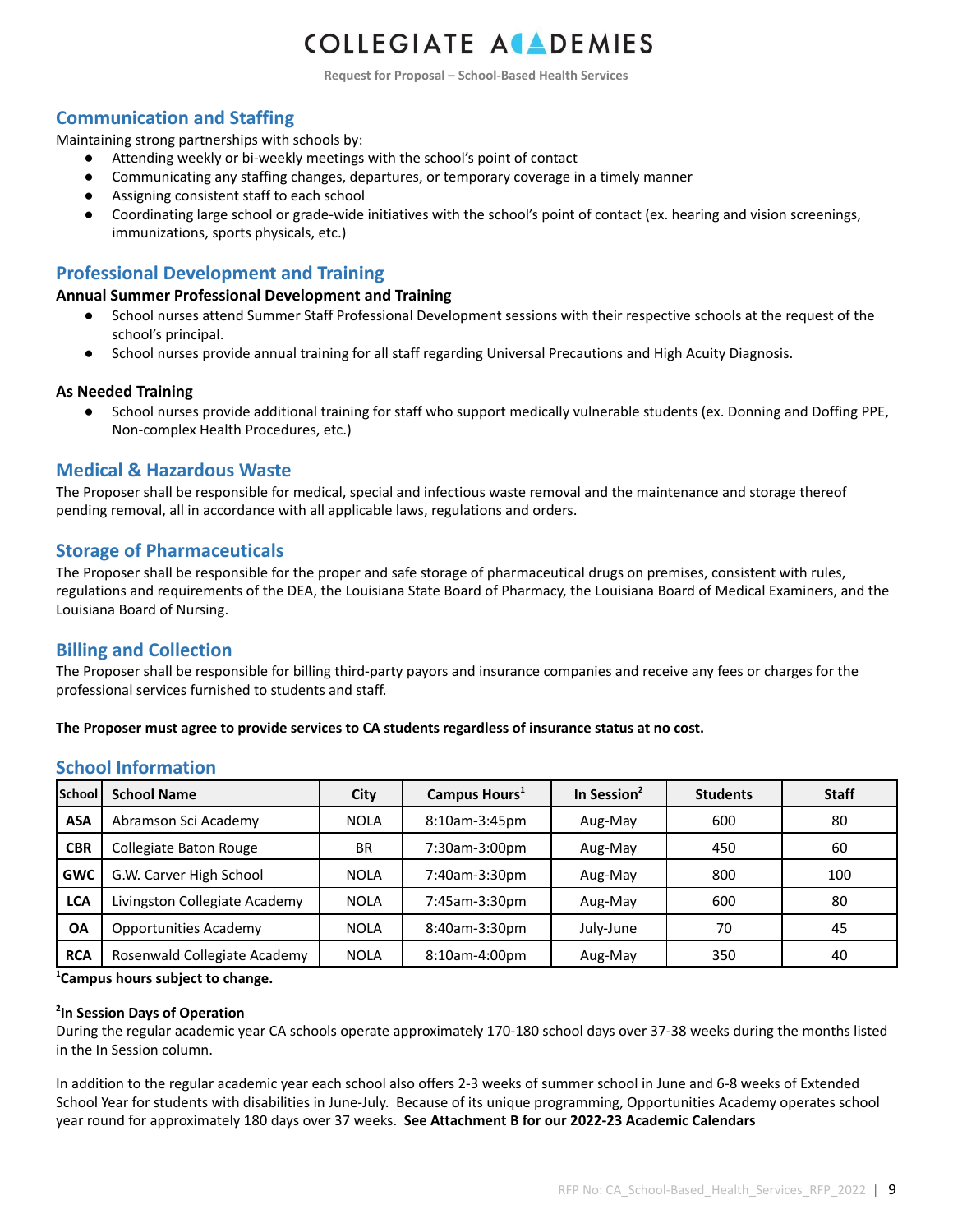**Request for Proposal – School-Based Health Services**

#### **Clinic Spaces**

| <b>School</b> | <b>Clinic Space</b> | Reception | Exam Room | Lab | <b>Office</b> | Restroom | <b>Storage</b> |
|---------------|---------------------|-----------|-----------|-----|---------------|----------|----------------|
| <b>ASA</b>    | 730 SF              |           |           |     |               |          |                |
| <b>CBR</b>    | 400 SF              |           |           |     |               |          |                |
| <b>GWC</b>    | 3,000 SF            |           |           |     |               |          |                |
| <b>LCA</b>    | 730 SF              |           |           |     |               |          |                |
| <b>OA</b>     | 175 SF              | -         |           |     |               |          |                |
| <b>RCA</b>    | 900 SF              |           |           |     |               |          |                |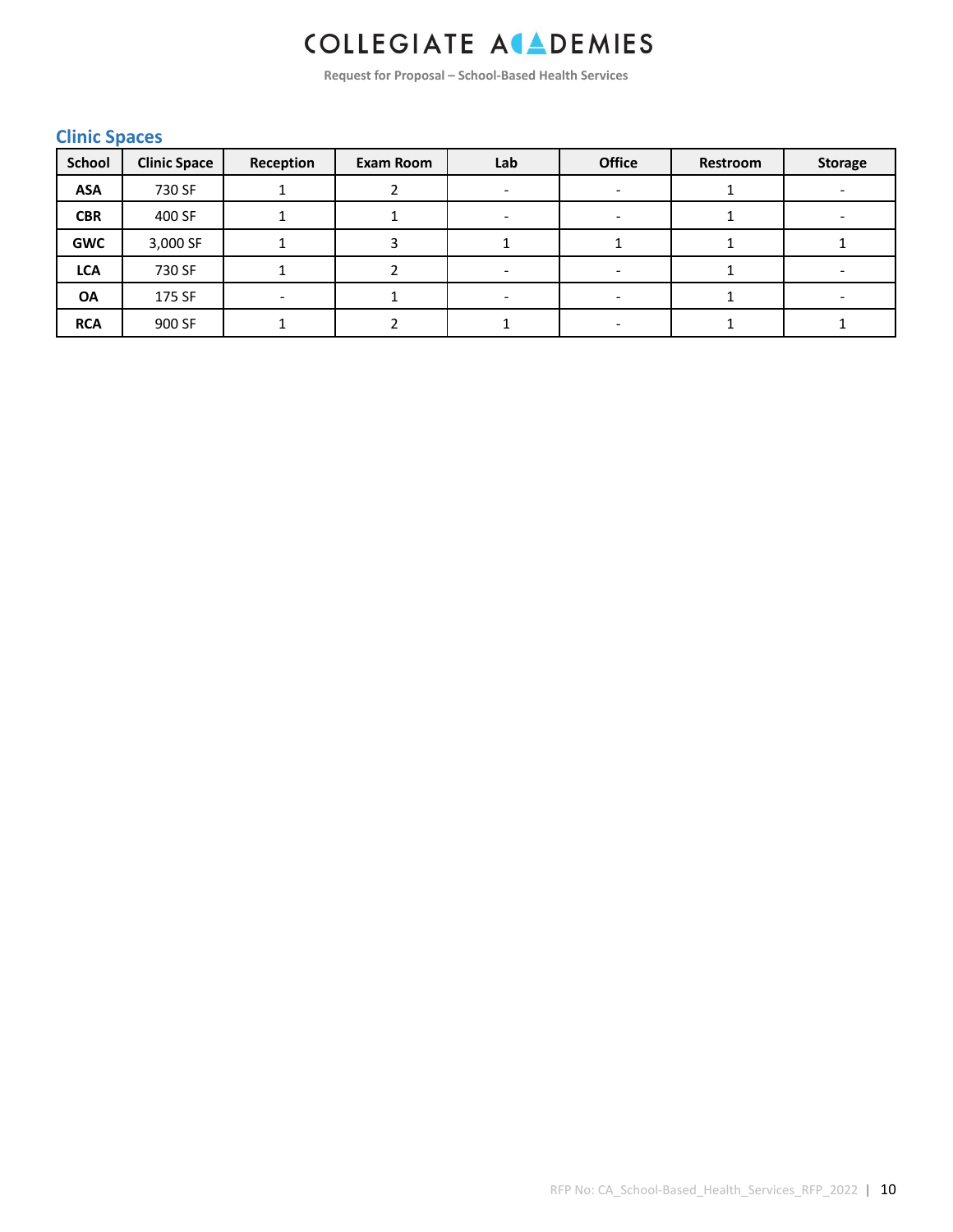**Request for Proposal – School-Based Health Services**

### PROPOSAL REQUIREMENTS

The Proposer must answer all questions and include all requested documentation in order for the Proposer's bid to be considered. **A complete list of required elements is available in Attachment C.**

#### I **Company Information**

For each of the eleven following items the Proposer must provide the requested **company information**. The Proposer can provide this information in any form desired provided that all items are addressed to the extent that CA is assured that the Proposer has a history of high performance and strong systems in place to ensure continuity of performance at a satisfactory level.

- **a. Cover Letter:** Brief cover letter on official company letterhead explaining that the Proposer understands the requirements of this RFP, signed by an individual who is authorized to make proposals of this nature in the name of the Proposer.
- **b. Operating Information:** Company operating information, to include headquarters location, website, year founded, years operating with K-12 school clients, years operating in Louisiana, and current cities of operation.
- **c. Subcontractor Information:** If the Proposer intends to assign or subcontract any services included in this Proposal, the insurance information and contractual agreements with those other entities must be included in the proposal.
- **d. Financial Information:** Company financial information for each of the last three fiscal years.
- **e. Insurance Certificates:** Current insurance certificates demonstrating existing coverage for worker's compensations/employer's liability insurance, comprehensive general liability insurance, and automobile liability and physical damage insurance
- **f. Organizational Chart:** Organization chart, showing management/supervisory structure from senior leadership to CA.
- **g. Employee Policies:** Employee policies, including sourcing, hiring, driver compensation rates, benefits, and training programs.
- **h. Résumés:** Résumés of three key contributors who will work with this contract if it is awarded, one of which must be for the proposed account manager or a current account manager with similar responsibilities to this contract.
- **i. Current Accounts:** Basic information for at least two current accounts of similar size, including the date of the relationship's inception and contact information with those clients.
- **j. Additional References:** Two additional references, one of which must be a former client.

#### **II Assurances**

For each of the following **assurances** the Proposer must provide sufficient documentation to prove their ability to meet these expectations and deliverables.

- **a. Management and Support Personnel:** The Proposer is responsible for hiring and training necessary staff to ensure consistent, reliable, and high-quality service. The Proposer must have a strong system in place to manage employee timeliness and performance that includes the following procedures:
	- Contingency/coverage plan for expected and unexpected absences or staff turnover
	- Plan for regular monitoring and measurement of performance that includes a feedback system to drive improvement or replacement of under-performing employees.
- **b. Transition Plan**: The Proposer must have all staff, equipment, and procedures in place prior to July 1, 2022. Any Proposer already providing School-Based Health Services in New Orleans and Baton Rouge must assure their ability to increase their operational capacity. Proposers not currently providing services in New Orleans and Baton Rouge must outline their plans to set up operations in New Orleans and Baton Rouge. The plan should include milestones and durations for each task to be completed to successfully implement the proposed solution. A final schedule of these tasks will be mutually agreed upon after a Proposer is selected.
- **c. Insurance:** Proposer shall obtain and maintain, at all times this Agreement is in effect, insurance with carriers having an AM Best rating of A-VII, against all claims made by or on behalf of any persons, firm or corporation, arising from, related to, or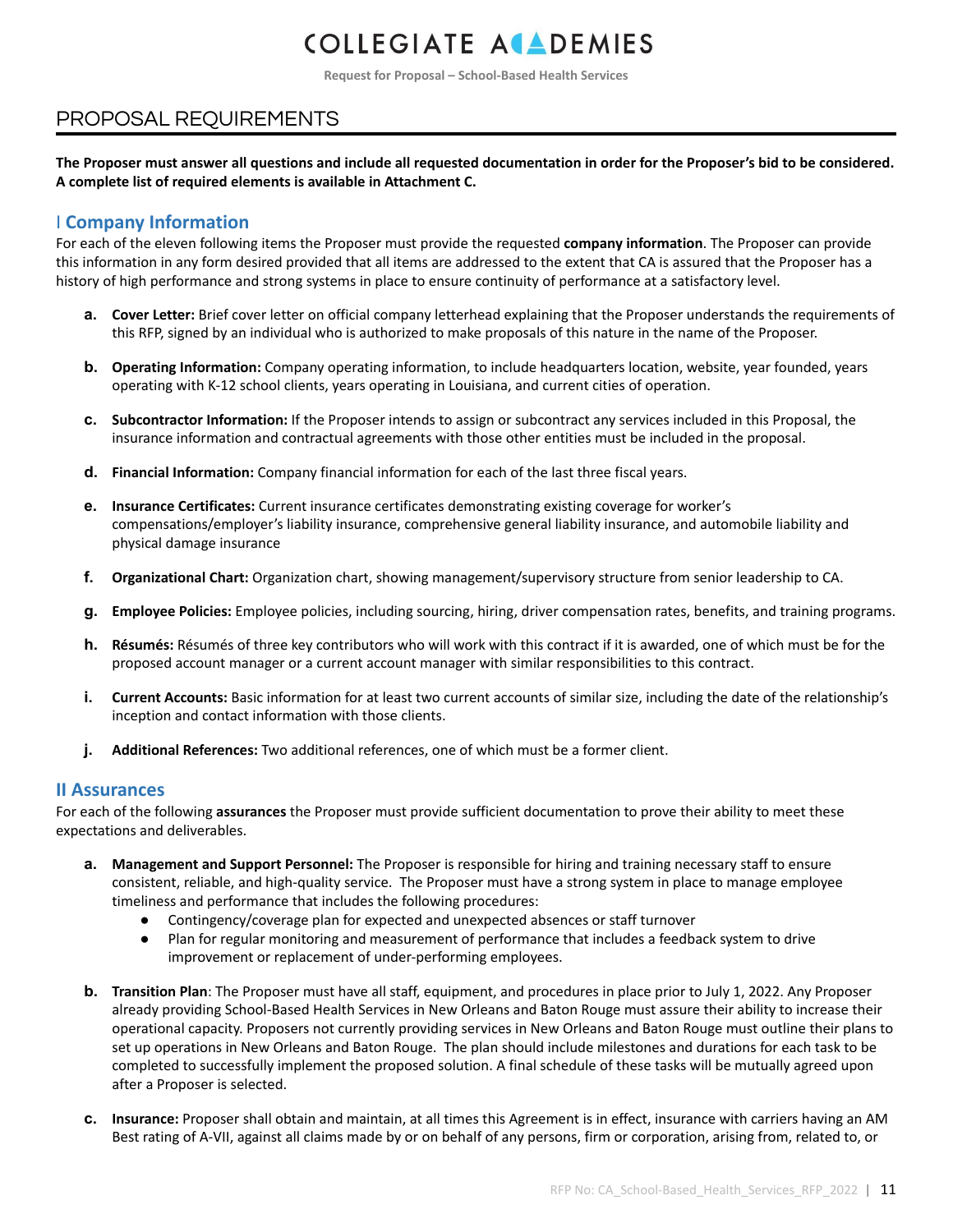**Request for Proposal – School-Based Health Services**

connected with the conduct and operation of services in this Proposal including, but not limited to, the following minimum limits set forth below:

- Commercial General Liability: \$500,000 per occurrence; \$1,000,000 general aggregate;
- Workers' Compensation: as required by state law with statutory limits and also minimum Employers Liability limits of \$500,000; and
- Medical Malpractice: \$1,000,000 per occurrence; \$3,000,000 general aggregate

Such policies shall name Collegiate Academies (specific name and its officers, employees, agents, volunteers, etc. as developed by their legal counsel) as additional insured for both ongoing and completed operations. Such policies shall evidence the insurer's waiver of subrogation in favor of Collegiate Academies with regard to general liability, medical malpractice, and workers' compensation policies, be primary and noncontributory with any coverage maintained by Collegiate Academies, and provide that notice of cancellation shall be provided to Collegiate Academies in accordance with policy provisions.)

The Proposer shall provide duly executed certificates evidencing such types and limits of insurance as required above. Such certificates shall be deposited with Collegiate Academies on or before the Commencement Date of the contract and upon renewals of such policies, not less than thirty (30) days following renewal of each policy. The Proposer's failure to provide a certificate or Collegiate Academies' acceptance of a non-conforming certificate does not waive these insurance requirements.

All insurance certificates must be sent directly from the email address of the insurance representative named on the **Certificate of Insurance to Justin Pickel, Chief Operating Officer at jpickel@collegiateacademies.org.**

#### **III Pricing**

**a. Pricing & Service Proposal:** Proposals must include electronic submission of **Attachment A: Pricing & Service Proposal** with all components completed. Proposals MUST include any conditions or limits per the additional information requested for each service.

#### Pricing Assumptions

Proposed rates are to include ALL operating costs, including but not limited to overhead, staffing, training, materials, supplies, equipment, insurance, software, and any other costs necessary to provide School-Based Health Services.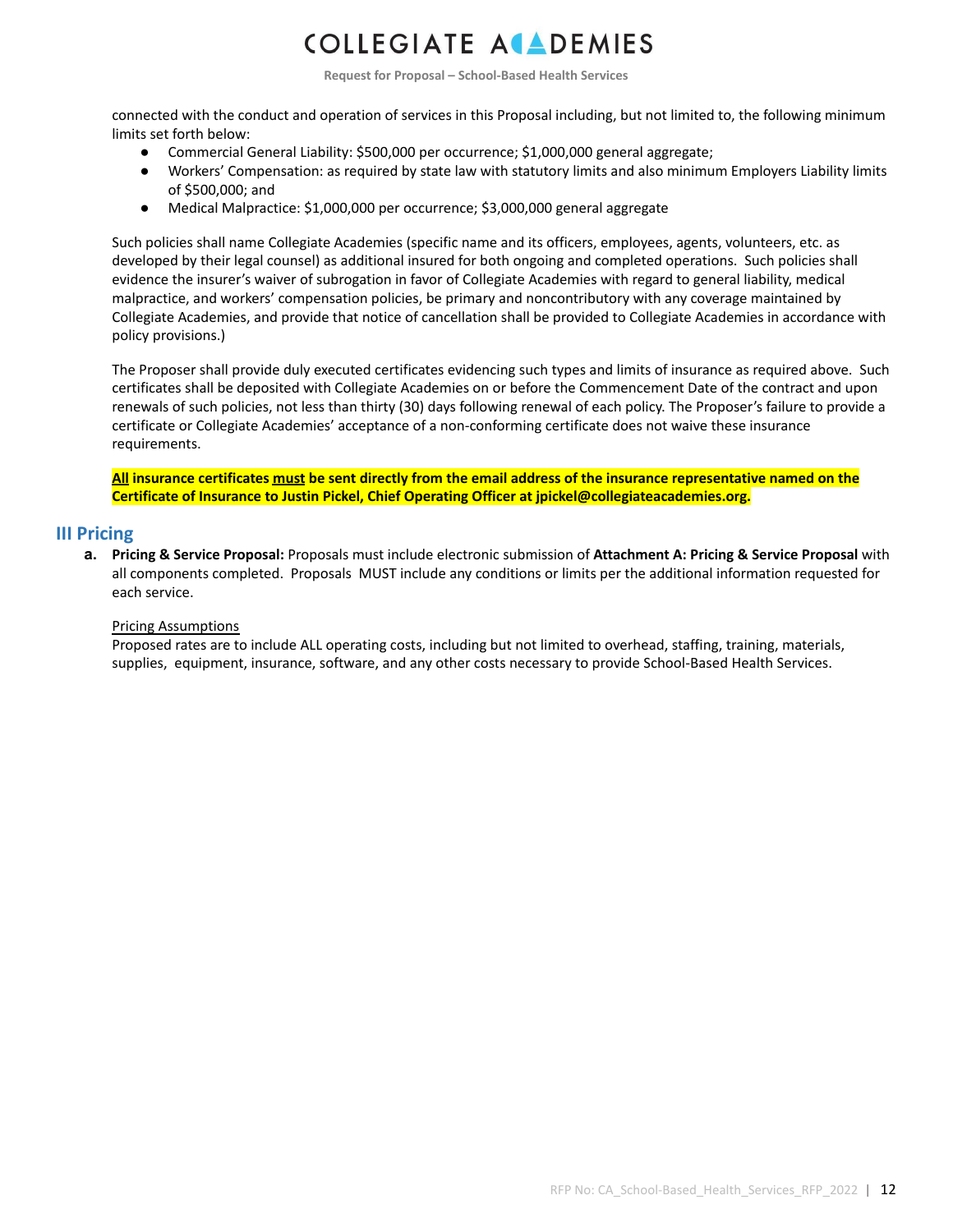**Request for Proposal – School-Based Health Services**

### ATTACHMENT A | PRICING & SERVICE PROPOSAL

#### **Download an editable copy of all attachments [HERE](https://www.collegiateacademies.org/resources/request-for-proposals)**

#### **Staffing**

#### **Proposers may use the staffing types and definitions below or provide their own.**

- 1. Nurse Practitioner (NP) or Physician Assistant (PA)
	- a. licensed to practice in Louisiana
	- b. maintains prescriptive authority
	- c. provides comprehensive primary and preventive health care
- 2. Registered Nurse (RN)
	- a. licensed registered nurse in Louisiana
	- b. provides direct service
- 3. Medical Assistant (MA) or Certified Medical Assistant (CMA)
	- a. licensed medical assistants in Louisiana
	- b. provides direct service
- 4. Physician/Medical Director (MD)
	- a. licensed to practice in Louisiana
	- b. maintains prescriptive authority
	- c. provides supervision and medical consultation
	- d. available to provide primary and preventive health care as needed
	- e. available in person or by telephone whenever the Clinic is open
- 5. Behavioral Health Counselor (BHC)
	- a. licensed to practice in Louisiana
- 6. Board Certified Psychiatrists, Clinical Psychologists, Professional Counselors (LPC), or Clinical Social Workers (LCSW)
	- a. qualified behavioral health professional to provide direct behavioral health care

#### **Staffing Model and Fees**

Complete the staffing and fee table for each school. See example below.

#### **Example Staffing Map**

#### **School Name**

| <b>Staffing</b>             | <b>FTEs</b> | <b>Days</b> | <b>Hours per Week</b>   | <b>Notes</b>               |
|-----------------------------|-------------|-------------|-------------------------|----------------------------|
| <b>Nurse Practitioner</b>   |             | $M-F$       | 35-40 hrs. per week     |                            |
| <b>Medical Assistant</b>    |             | M-F         | 35-40 hrs. per week     |                            |
| <b>Medical Director</b>     |             | M-F         | As needed per agreement | Shared across all campuses |
| Behavioral Health Counselor | 0.5         | $M-F$       | 20 hrs. per week        | Shared with X school       |
|                             |             |             |                         |                            |

| <b>Fees</b>                   | <b>Notes</b>                                                   |  |
|-------------------------------|----------------------------------------------------------------|--|
| <b>Contractor Fee:   SXXX</b> | Total annual fee paid by CA for all services at this location. |  |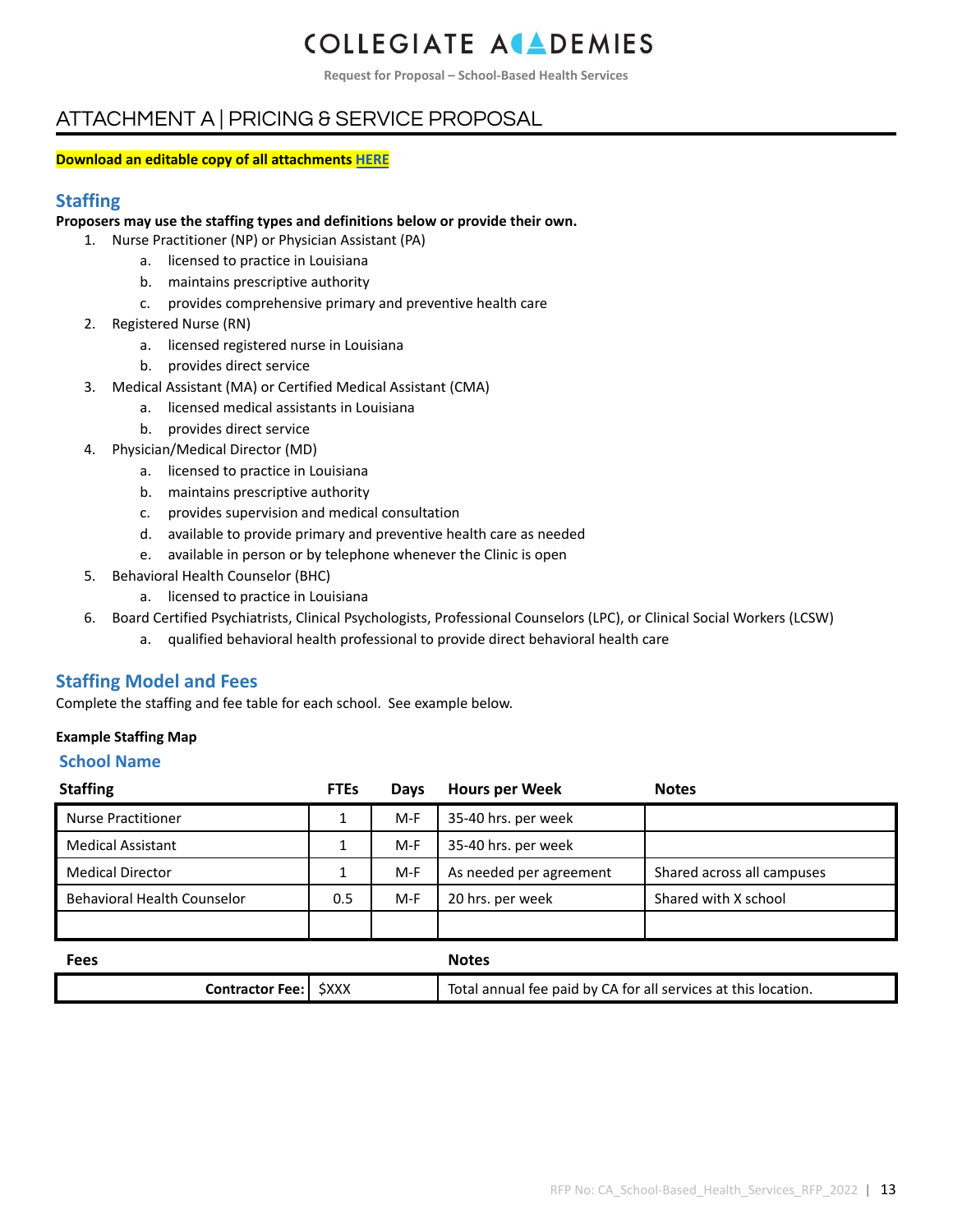**Request for Proposal – School-Based Health Services**

**Staffing FTEs Days Hours per Week Notes**

#### **Abramson Sci Academy**

| <b>Fees</b>                          |             |             | <b>Notes</b>          |              |  |  |
|--------------------------------------|-------------|-------------|-----------------------|--------------|--|--|
| Fee: $\frac{1}{2}$                   |             |             |                       |              |  |  |
| <b>Collegiate Baton Rouge</b>        |             |             |                       |              |  |  |
| <b>Staffing</b>                      | <b>FTEs</b> | Days        | <b>Hours per Week</b> | <b>Notes</b> |  |  |
|                                      |             |             |                       |              |  |  |
|                                      |             |             |                       |              |  |  |
|                                      |             |             |                       |              |  |  |
|                                      |             |             |                       |              |  |  |
|                                      |             |             |                       |              |  |  |
| <b>Fees</b>                          |             |             | <b>Notes</b>          |              |  |  |
| Fee: $\frac{1}{2}$                   |             |             |                       |              |  |  |
|                                      |             |             |                       |              |  |  |
| <b>G.W. Carver High School</b>       |             |             |                       |              |  |  |
| <b>Staffing</b>                      | <b>FTEs</b> | <b>Days</b> | <b>Hours per Week</b> | <b>Notes</b> |  |  |
|                                      |             |             |                       |              |  |  |
|                                      |             |             |                       |              |  |  |
|                                      |             |             |                       |              |  |  |
|                                      |             |             |                       |              |  |  |
|                                      |             |             |                       |              |  |  |
|                                      |             |             |                       |              |  |  |
| <b>Fees</b>                          |             |             | <b>Notes</b>          |              |  |  |
| Fee: $\frac{1}{2}$                   |             |             |                       |              |  |  |
| <b>Livingston Collegiate Academy</b> |             |             |                       |              |  |  |
| <b>Staffing</b>                      | <b>FTEs</b> | <b>Days</b> | <b>Hours per Week</b> | <b>Notes</b> |  |  |
|                                      |             |             |                       |              |  |  |
|                                      |             |             |                       |              |  |  |
|                                      |             |             |                       |              |  |  |
|                                      |             |             |                       |              |  |  |
|                                      |             |             |                       |              |  |  |
| Fees                                 |             |             | <b>Notes</b>          |              |  |  |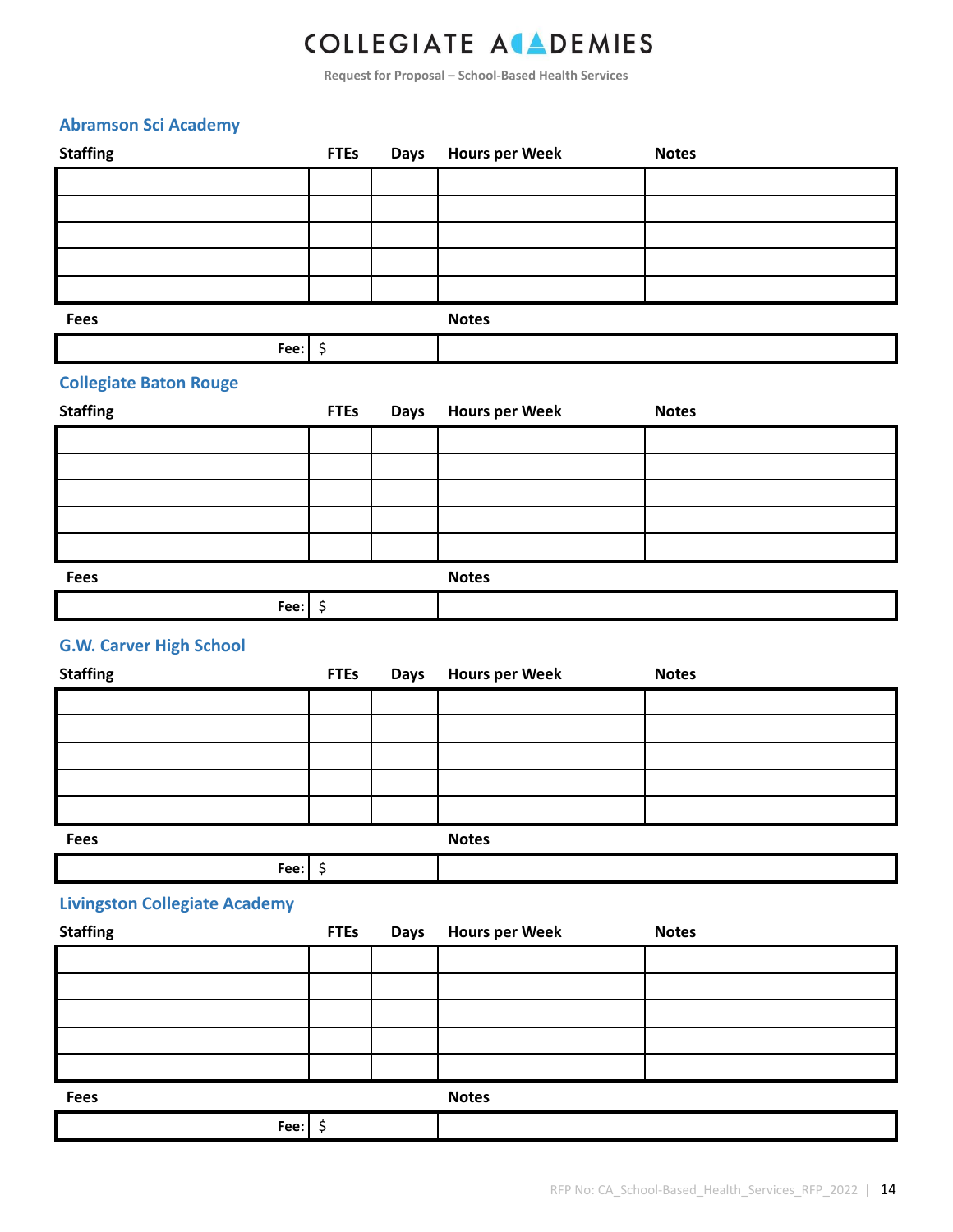**Request for Proposal – School-Based Health Services**

#### **Opportunities Academy**

| <b>Staffing</b>                     | <b>FTEs</b> | <b>Days</b> | <b>Hours per Week</b> | <b>Notes</b> |
|-------------------------------------|-------------|-------------|-----------------------|--------------|
|                                     |             |             |                       |              |
|                                     |             |             |                       |              |
|                                     |             |             |                       |              |
|                                     |             |             |                       |              |
|                                     |             |             |                       |              |
| <b>Fees</b>                         |             |             | <b>Notes</b>          |              |
| Fee: $\frac{1}{2}$                  |             |             |                       |              |
| <b>Rosenwald Collegiate Academy</b> |             |             |                       |              |
| <b>Staffing</b>                     | <b>FTEs</b> | <b>Days</b> | <b>Hours per Week</b> | <b>Notes</b> |

| <b>Fees</b> |  | <b>Notes</b> |  |
|-------------|--|--------------|--|

| Fee. |  |
|------|--|
|      |  |

### **Total Annual Fee**

| Provide the total annual fee for all services and staffing listed above. |  |                                        |  |  |  |
|--------------------------------------------------------------------------|--|----------------------------------------|--|--|--|
| Annual Fee: $\frac{1}{2}$                                                |  | Annual total of all fees listed above. |  |  |  |

### **Additional Staffing**

Provide information regarding the additional staff capacity available if a school-based provider is absent or on leave.

| <b>Staffing</b> | FTEs Notes |
|-----------------|------------|
|                 |            |
|                 |            |
|                 |            |
|                 |            |
|                 |            |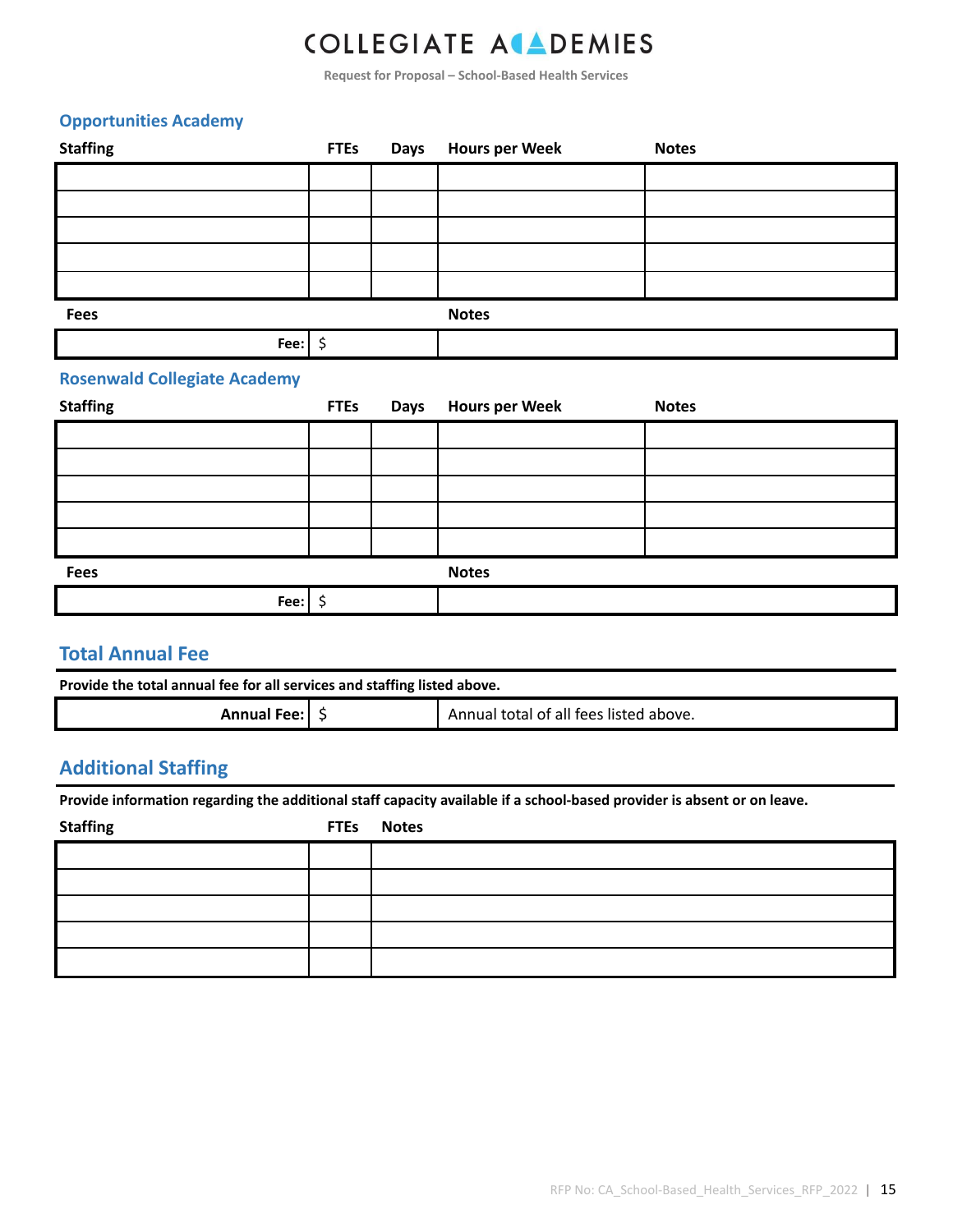**Request for Proposal – School-Based Health Services**

### ATTACHMENT B | 2022-23 ACADEMIC CALENDARS

#### **2022-23 CA High School Network Academic Calendar**

All holidays and network professional development days shown are shared by all schools. Each CA school has also the autonomy to add professional development days to their school's calendar. **In addition to the academic days below, each school also offers 2-3** weeks of Summer School in June and 6-8 weeks of Extended School Year for students with disabilities in June-July.

### LA Collegiate Academies

|                                     |         |                 |          |                  |                  |                |                          |                | zuzz-zuzo academic Calendar |                         |                         |                      |              |                         |                 |      |                                  |
|-------------------------------------|---------|-----------------|----------|------------------|------------------|----------------|--------------------------|----------------|-----------------------------|-------------------------|-------------------------|----------------------|--------------|-------------------------|-----------------|------|----------------------------------|
| Staff Events & Holidays             |         |                 | Staff PD |                  |                  | Holidays       |                          |                |                             | Start/End of Quarter    |                         |                      |              |                         |                 |      | Staff Events & Holidays          |
| July                                |         |                 |          |                  | <b>July 2022</b> |                |                          |                |                             |                         |                         | January 2023         |              |                         |                 |      | January (19 Instructional Days)  |
| 4 July 4th Holiday                  |         | s               | w        | т                | w                | Th             | F                        | \$             | s                           | M                       | т                       | W                    | Th           | F                       | s.              |      | 2 New Year's Day Observance      |
| 11-15 CATR / PD for some schools    |         |                 |          |                  |                  |                | 1                        | $\overline{2}$ |                             |                         |                         |                      |              |                         |                 |      | 3 Staff PD                       |
| 18-29 Summer Staff PD               |         | 3               | 4        | 5                | s                | 7              | 8                        | 9              | ı                           | $\overline{\mathbf{2}}$ | 3                       | $\blacktriangleleft$ | 5            | s                       | $\overline{r}$  | 19   | 4 Q3 Starts                      |
|                                     |         | 10              | 11       | 12               | 13               | 14             | 15                       | 16             | 8                           | 9                       | 10                      | 11                   | 12           | 13                      | 14              | 20   | 16 Martin Luther King Jr. Day    |
|                                     | A       | 17              | 18       | 19               | 20               | 21             | 22                       | 23             | 15                          | 16                      | 17                      | 18                   | 19           | 20                      | 21              | 21   |                                  |
|                                     |         | 24              | 25       | 26               | 27               | 28             | 29                       | 30             | 22                          | 23                      | 24                      | 25                   | 26           | 27                      | 28              | n    |                                  |
|                                     |         | 31              |          |                  |                  |                |                          |                | 29                          | 30                      | 31                      |                      |              |                         |                 | 28   |                                  |
| August (18-23 Instructional Days)   |         |                 |          |                  | August 2022      |                |                          |                |                             |                         |                         | February 2023        |              |                         |                 |      | February (15 Instructional Days) |
| 1-5 Summer Staff PD                 |         | \$              | м        | т                | w                | Th             | F                        | s.             | Š.                          | M                       | T                       | W                    | Th           | F                       | \$              |      | 20-24 Mardi Gras Break           |
| 1-8 First Day of School / Q1 Starts | ¢       |                 | 1        | $\overline{2}$   | з                | 4              | 5                        | 6              |                             |                         |                         | 1                    | 2            | з                       | 4               |      |                                  |
|                                     | Ĵ       | 7               | 8        | 9                | 10               | 11             | 12                       | 13             | 5                           | ő                       | 7                       | 8                    | ş            | 10                      | $\overline{11}$ | 24   |                                  |
|                                     | 2       | 14              | 15       | 16               | 17               | 18             | 19                       | 20             | 12                          | 13                      | 14                      | 15                   | 16           | 17                      | 18              | 25   |                                  |
|                                     | з       | 21              | 22       | 23               | 24               | 25             | 26                       | 27             | 19                          | 20                      | 21                      | 22                   | 23           | 24                      | 25              |      |                                  |
|                                     |         | 28              | 29       | 30               | 31               |                |                          |                | 26                          | 27                      | 28                      |                      |              |                         |                 | 26   |                                  |
| September (21 Instructional Days)   |         |                 |          |                  |                  | September 2022 |                          |                |                             |                         |                         | <b>March 2023</b>    |              |                         |                 |      | March (22 Instructional Days)    |
| 5 Labor Day                         |         | \$              | м        | т                | w                | Th             | F                        | s              | s                           | M                       | T                       | w                    | Th           | F                       | \$              |      | 10 Q3 Ends                       |
|                                     |         |                 |          |                  |                  | 1              | 2                        | 3              |                             |                         |                         | 1                    | 2            | 3                       | 4               |      | 13 Q4 Starts                     |
|                                     | 5       | 4               | 5        | 6                | 7                | 8              | ş                        | 10             | 5                           | 6                       | 7                       | 8                    | 9            | 10                      | 11              | 27   | 14 On Campus ACT? (TBD)          |
|                                     |         | 11              | 12       | 13               | 14               | 15             | 16                       | 17             | 12                          | 13                      | 14                      | 15                   | 16           | 17                      | 18              | 28   | 31 Network PD Day #2             |
|                                     | y       | 18              | 19       | 20               | 21               | 22             | 23                       | 24             | 19                          | 20                      | 21                      | 22                   | 23           | 24                      | 25              | 29   |                                  |
|                                     | ι       | 25              | 26       | 27               | 28               | 29             | 30                       |                | 26                          | 27                      | 28                      | 29                   | 30           | 31                      |                 | 30   |                                  |
|                                     |         |                 |          |                  |                  |                |                          |                |                             |                         |                         |                      |              |                         |                 |      |                                  |
| October (19 Instructional Days)     |         |                 |          |                  | October 2022     |                |                          |                |                             |                         |                         | <b>April 2023</b>    |              |                         |                 |      | April (14 Instructional Days)    |
| 7-10 Fall Break                     |         | \$              | M        | т                | w                | Th             | F                        | Š.             | Š.                          | M                       | T                       | w                    | Th           | F                       | Š.              |      | 7-14 Spring Break *              |
| 10 Indigenous People's Day          |         |                 |          |                  |                  |                |                          | 1              |                             |                         |                         |                      |              |                         | 1               |      | 24-28 State Testing              |
| 14 Q1 Ends                          | 9       | $\overline{2}$  | 3        | 4                | 5                | 6              | $\overline{\phantom{a}}$ | 8              | $\overline{2}$              | 3                       | 4                       | 5                    | 4            | 7                       | 8               | 31   | *C8R's spring break will be      |
| 17 G2 Starts                        | 30      | $\overline{2}$  | 10       | 11               | 12               | 13             | 14                       | 15             | 9                           | 10                      | 11                      | 12                   | 13           | 14                      | 15              |      | based on when EBR's is.          |
|                                     | 11      | 16              | 17       | 18               | 19               | 20             | 21                       | 22             | 16                          | 17                      | 18                      | 19                   | 20           | 21                      | 22              | 32   |                                  |
|                                     | 12<br>и | 23              | 24       | 25               | 26               | 27             | 28                       | 29             | 23                          | 24                      | 25                      | 26                   | 27           | 28                      | 29              | 喆    |                                  |
|                                     |         | 30              | 31       |                  |                  |                |                          |                | 30                          |                         |                         |                      |              |                         |                 |      |                                  |
| November (15 Instructional Days)    |         |                 |          |                  |                  | November 2022  |                          |                |                             |                         |                         | <b>May 2023</b>      |              |                         |                 |      | May (18 Instructional Days)      |
| 8 Election Day                      |         | s               | M        | т                | w                | Th             | F                        | s.             | s                           | M                       | т                       | w                    | Th           | F                       | Š.              |      | 1-12 State Testing               |
| 11 Network PD Day #1                |         |                 |          | 1                | 2                | з              | 4                        | 5              |                             | $\mathbf{1}$            | $\overline{\mathbf{z}}$ | 3                    | 4            | 5                       | 6               | м    | 24 Last Day of School / Q4 Ends  |
| 21-25 Thanksgiving Break            | 14      | ó               | 7        | 8                | 9                | 10             | 11                       | 12             | 7                           | 8                       | 9                       | 10                   | $\mathbf{1}$ | 12                      | 13              | 35   | 29 Memorial Day                  |
|                                     | 35      | 13              | 14       | 15               | 16               | 17             | 18                       | 19             | 14                          | 15                      | 14                      | 17                   | 18           | 19                      | 20              | м    | 25-26 Staff PD or New Roads      |
|                                     |         | 20              | 21       | 22               | 23               | 24             | 25                       | 26             | 21                          | 22                      | 23                      | 24                   | 25           | 26                      | 27              | 37   | 30-31 Staff PD                   |
|                                     | 36      | 27              | 28       | 29               | 30               |                |                          |                | 28                          | 29                      | 30                      | 31                   |              |                         |                 | N    |                                  |
| December (12 Instructional Days)    |         |                 |          |                  |                  | December 2022  |                          |                |                             |                         |                         | <b>June 2023</b>     |              |                         |                 |      | June                             |
| 5-16 State Testing                  |         | \$              | w        | т                | w                | Th             | F                        | \$             | s                           | м                       | т                       | w                    | Th           | ۴                       | 5               |      | 1-2 Staff PD                     |
| 16 Q2 Ends                          |         |                 |          |                  |                  | 1              | 2                        | 3              |                             |                         |                         |                      | 1            | $\overline{\mathbf{z}}$ | 3               |      | 5-23 Summer School / ESY         |
|                                     |         |                 |          |                  |                  |                |                          |                |                             |                         |                         |                      |              |                         |                 |      |                                  |
| 19-30 Winter Break                  | 17      | 4               | 5        | $\pmb{\epsilon}$ | $\overline{ }$   | 8              | ,                        | 10             | 4                           | 5                       | $\pmb{\epsilon}$        | $\overline{z}$       | 8            | 9                       | 10              | - 51 | 19 Juneteenth                    |
|                                     | и       | $\overline{11}$ | 12       | 13               | 14               | 15             | 16                       | 17             | П                           | 12                      | 13                      | 14                   | 15           | 16                      | 17              | - 12 |                                  |
|                                     |         | 18              | 19       | 20               | 21               | 22             | 23                       | 24             | 18                          | 19                      | 20                      | 21                   | 22           | 23                      | 24              | 材    |                                  |
|                                     |         | 25              | 26       | 27               | 28               | 29             | 30                       | 31             | 25                          | 26                      | 27                      | 28                   | 29           | 30                      |                 | 54   |                                  |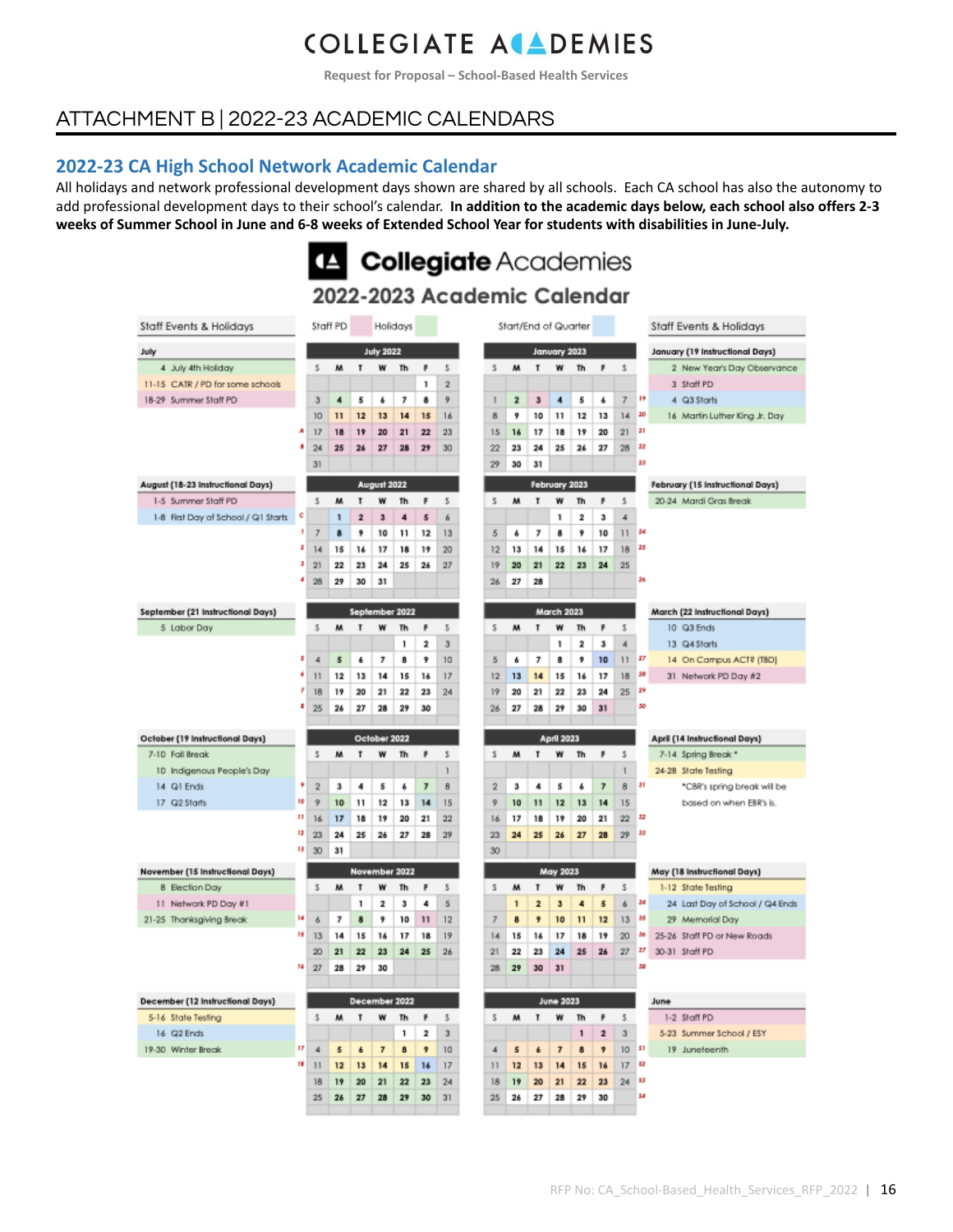**Request for Proposal – School-Based Health Services**

#### **2022-23 Opportunities Academy Academic Calendar**

Opportunities Academy runs a year round academic calendar.



#### 2022-2023 OA Academic Calendar

| Staff Events & Holidays            |    |              | Staff PD |                |                         | Holidays        |                         |                |                         | Start/End of Quarter |                         |                          |                |                |                          |    | Staff Events & Holidays          |
|------------------------------------|----|--------------|----------|----------------|-------------------------|-----------------|-------------------------|----------------|-------------------------|----------------------|-------------------------|--------------------------|----------------|----------------|--------------------------|----|----------------------------------|
| July                               |    |              |          |                | <b>July 2022</b>        |                 |                         |                |                         |                      |                         | January 2023             |                |                |                          |    | January (19 Instructional Days)  |
| 1-8 Summer Break II                |    | S            | M        | T              | W                       | Th              | F                       | \$             | 5                       | м                    | T                       | w                        | Th             | F              | s                        |    | 2 New Year's Day Observance      |
| 11-15 Staff PD                     |    |              |          |                |                         |                 | ī                       | $\overline{2}$ |                         |                      |                         |                          |                |                |                          |    | 16 Martin Luther King Jr. Day    |
| 18-29 Staff PD / Summer Session II |    | 3            | 4        | 5              | 6                       | $\overline{r}$  | 8                       | 9              | $\mathbf{1}$            | $\overline{2}$       | $\mathbf{a}$            | 4                        | 5              | 6              | $\overline{z}$           | 19 | 27 Staff PD                      |
|                                    |    | 10           | 11       | 12             | 13                      | 14              | 15                      | 16             | ġ.                      | 9                    | 10                      | 11                       | 12             | 13             | 14                       | ŻÚ |                                  |
|                                    | A  | 17           | 18       | 19             | 20                      | 21              | 22                      | 23             | 15                      | 16                   | 17                      | 18                       | 19             | 20             | 21                       | ž1 |                                  |
|                                    | ۵  | 24           | 25       | 24             | 27                      | 28              | 29                      | 30             | 22                      | 23                   | 24                      | 25                       | 24             | 27             | 28                       | 22 |                                  |
|                                    |    | 31           |          |                |                         |                 |                         |                | 29                      | 30                   | 31                      |                          |                |                |                          | 23 |                                  |
| August (18-23 Instructional Days)  |    |              |          |                | August 2022             |                 |                         |                |                         |                      |                         | February 2023            |                |                |                          |    | February (14 Instructional Days) |
| 1-5 Staff PD                       |    | S            | M        | T              | W                       | Th              | F                       | \$             | $\overline{\mathbf{S}}$ | м                    | T                       | W                        | Th             | F              | $\overline{\mathbf{S}}$  |    | 13-24 Mardi Gras Break           |
| 8 First Day of School / Q1 Starts  | ¢  |              | ١        | $\overline{2}$ | $\overline{\mathbf{3}}$ | 4               | 5                       | 6              |                         |                      |                         | ٦                        | $\overline{2}$ | 3              | 4                        |    | 13-14 Weather Contingency Days   |
| 26 Staff PD                        | f, | 7            | 8        | ş              | 10                      | 11              | 12                      | 13             | 5                       | 6                    | 7                       | 8                        | 9              | 10             | 11                       | 24 |                                  |
|                                    | ż  | 14           | 15       | 16             | 17                      | 18              | 19                      | 20             | 12                      | 13                   | 14                      | 15                       | 16             | 17             | 18                       | 28 |                                  |
|                                    | 3  | 21           | 22       | 23             | 24                      | 25              | 26                      | 27             | 19                      | 20                   | 21                      | 22                       | 23             | 24             | 25                       |    |                                  |
|                                    |    | 28           | 29       | 30             | 31                      |                 |                         |                | 26                      | 27                   | 28                      |                          |                |                |                          | 24 |                                  |
|                                    |    |              |          |                |                         |                 |                         |                |                         |                      |                         |                          |                |                |                          |    |                                  |
| September (21 Instructional Days)  |    |              |          |                |                         | September 2022  |                         |                |                         |                      |                         | <b>March 2023</b>        |                |                |                          |    | March (22 Instructional Days)    |
| 5 Labor Day                        |    | Š            | M        | T              | w                       | Th              | F                       | Š.             | Š.                      | м                    | T                       | w                        | Th             | F              | Š                        |    | 10 Q3 Ends                       |
| 30 Staff PD                        |    |              |          |                |                         | 1               | 2                       | з              |                         |                      |                         | 1                        | 2              | з              | 4                        |    | 13 Q4 Starts                     |
|                                    | ×  | 4            | 5        | 4              | 7                       | 8               | 9                       | 10             | 5                       | 4                    | 7                       | 8                        | 9              | 10             | $\mathbf{1}$             | 27 | 31 Network PD Day #3             |
|                                    | ð  | $\mathbf{1}$ | 12       | 13             | 14                      | 15              | 16                      | 17             | 12                      | 13                   | 14                      | 15                       | 16             | 17             | 18                       | 28 |                                  |
|                                    | 7  | 18           | 19       | 20             | 21                      | $\overline{22}$ | 23                      | 24             | 19                      | 20                   | 21                      | 22                       | 23             | 24             | 25                       | 29 |                                  |
|                                    |    | 25           | 26       | 27             | 28                      | 29              | 30                      |                | 26                      | 27                   | 28                      | 29                       | 30             | 31             |                          | 30 |                                  |
|                                    |    |              |          |                |                         |                 |                         |                |                         |                      |                         |                          |                |                |                          |    |                                  |
|                                    |    |              |          |                |                         |                 |                         |                |                         |                      |                         |                          |                |                |                          |    |                                  |
| October (18 Instructional Days)    |    |              |          |                | October 2022            |                 |                         |                |                         |                      |                         | <b>April 2023</b>        |                |                |                          |    | April (14 Instructional Days)    |
| 7 Q1 Ends                          |    | s            | M        | T              | w                       | Th              | F                       | \$             | 5                       | м                    | T                       | W                        | Th             | F              | S                        |    | 7-14 Spring Break                |
| 10-14 Fall Break                   |    |              |          |                |                         |                 |                         | ī              |                         |                      |                         |                          |                |                | ٦                        |    | 24-28 State Testing              |
| 17 Q2 Starts                       | g  | $\bar{2}$    | з        | 4              | 5                       | £               | $\overline{7}$          | 8              | $\overline{2}$          | з                    | 4                       | 5                        | 6              | $\overline{7}$ | 8                        | п  |                                  |
|                                    | 10 | 9            | 10       | 11             | 12                      | 13              | 14                      | 15             | 9                       | 10                   | 11                      | 12                       | 13             | 14             | 15                       |    |                                  |
|                                    | π  | 16           | 17       | 18             | 19                      | 20              | 21                      | 22             | 16                      | 17                   | 18                      | 19                       | 20             | 21             | 22                       | Ħ  |                                  |
|                                    | 12 | 23           | 24       | 25             | 26                      | 27              | 28                      | 29             | 23                      | 24                   | 25                      | 26                       | 27             | 28             | 29                       | 22 |                                  |
|                                    | ы  | 30           | 31       |                |                         |                 |                         |                | 30                      |                      |                         |                          |                |                |                          |    |                                  |
| November (16 Instructional Days)   |    |              |          |                |                         | November 2022   |                         |                |                         |                      |                         | May 2023                 |                |                |                          |    | May (18 Instructional Days)      |
| 8 Bection Day                      |    | s            | M        | T              | w                       | Th              | F                       | \$             | 5                       | м                    | т                       | w                        | Th             | F              | s                        |    | 24 Last Day of School / Q4 Ends  |
| 11 Network PD Day #1               |    |              |          | 1              | 2                       | 3               | 4                       | 5              |                         | ١                    | $\overline{\mathbf{2}}$ | 3                        | 4              | 5              | ó                        | 34 | 25-26 Staff PD or New Roads      |
| 21-25 Thanksgiving Break           | м  | 6            | 7        | 8              | 9                       | 10              | 11                      | 12             | 7                       | 8                    | 9                       | 10                       | 11             | 12             | 13                       | 15 | 29-31 Summer Break I             |
|                                    | 15 | 13           | 14       | 15             | 16                      | 17              | 18                      | 19             | 14                      | 15                   | 16                      | 17                       | 18             | 19             | 20                       | 36 |                                  |
|                                    |    | 20           | 21       | 22             | 23                      | 24              | 25                      | 26             | 21                      | 22                   | 23                      | 24                       | 25             | 26             | $\overline{\mathcal{D}}$ | ž3 |                                  |
|                                    | 16 | 27           | 28       | 29             | 30                      |                 |                         |                | 28                      | 29                   | 30                      | 31                       |                |                |                          | 38 |                                  |
|                                    |    |              |          |                |                         |                 |                         |                |                         |                      |                         |                          |                |                |                          |    |                                  |
| December (11 Instructional Days)   |    |              |          |                |                         | December 2022   |                         |                |                         |                      |                         | June 2023                |                |                |                          |    | June                             |
| 15 Q2 Ends                         |    | Ŝ            | M        | $\mathbf{r}$   | w                       | Th              | F                       | Š.             | s                       | м                    | T                       | w                        | Th             | F              | Ś                        |    | 1-9 Summer Break I               |
| 16 Network PD Day #2               |    |              |          |                |                         | 1               | $\overline{\mathbf{2}}$ | 3              |                         |                      |                         |                          | 1              | $\overline{2}$ | 3                        |    | 12-23 Summer Session I           |
| 19-30 Winter Break                 | 17 | 4            | 5        | 4              | 7                       | 含               | 9                       | 10             | 4                       | 5                    | 4                       | $\overline{\phantom{a}}$ | 8              | 9              | 10                       |    | 19 Juneteenth                    |
|                                    | 18 | $\mathbf{1}$ | 12       | 13             | 14                      | 15              | 16                      | 17             | 11                      | 12                   | 13                      | 14                       | 15             | 16             | 17                       |    | 26-30 Summer Break II            |
|                                    |    | 18           | 19       | 20             | 21                      | 22              | 23                      | 24             | 18                      | 19                   | 20                      | 21                       | 22             | 23             | $\overline{24}$          |    |                                  |
|                                    |    | 25           | 26       | 27             | 28                      | 29              | 30                      | 31             | 25                      | 24                   | $\overline{\mathbf{z}}$ | 28                       | 29             | 30             |                          |    |                                  |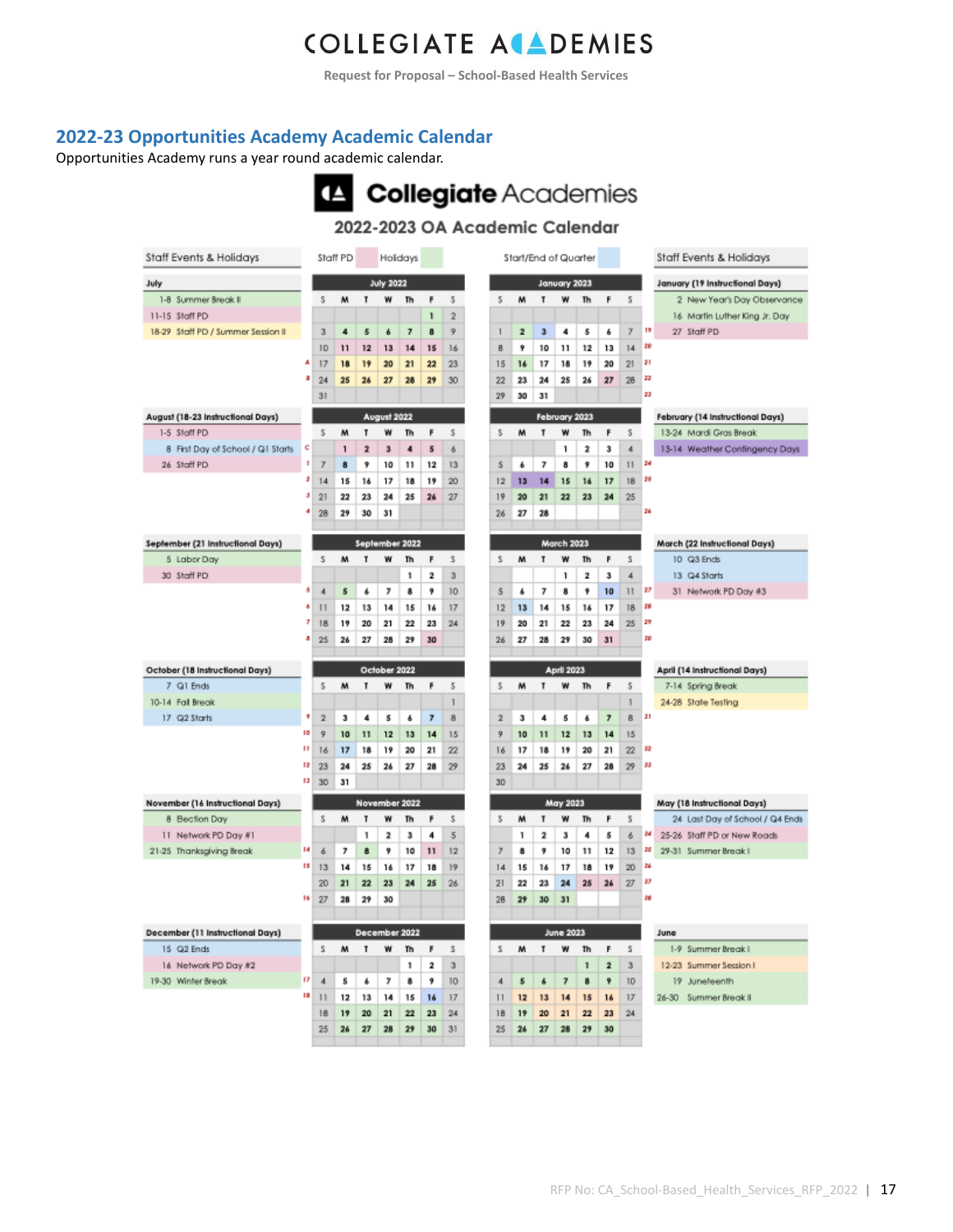**Request for Proposal – School-Based Health Services**

### ATTACHMENT C | PROPOSAL REQUIREMENTS

#### **Download an editable copy of all attachments [HERE](https://www.collegiateacademies.org/resources/request-for-proposals)**

#### I **Company Information**

- a. Cover Letter
- b. Operating Information
- c. Subcontractor Information
- d. Financial Information
- e. Insurance Certificates -- With additional copies sent directly from the email address of the insurance representative named on the Certificate of Insurance to Justin Pickel at jpickel@collegiateacademies.org.
- f. Organizational Chart
- g. Employee Policies
- h. Résumés
- i. Current Accounts
- j. Additional References

#### **II Assurances**

- a. Management and Support Personnel
- b. Transition Plan
- c. Insurance

#### **III Pricing**

- a. Pricing & Service Proposal (Attachment A)
- b. Additional Proposals (Optional)

#### **V Certifications**

- a. Non-collusion Statement (Attachment D)
- b. Responsibility Disclosure (Attachment E)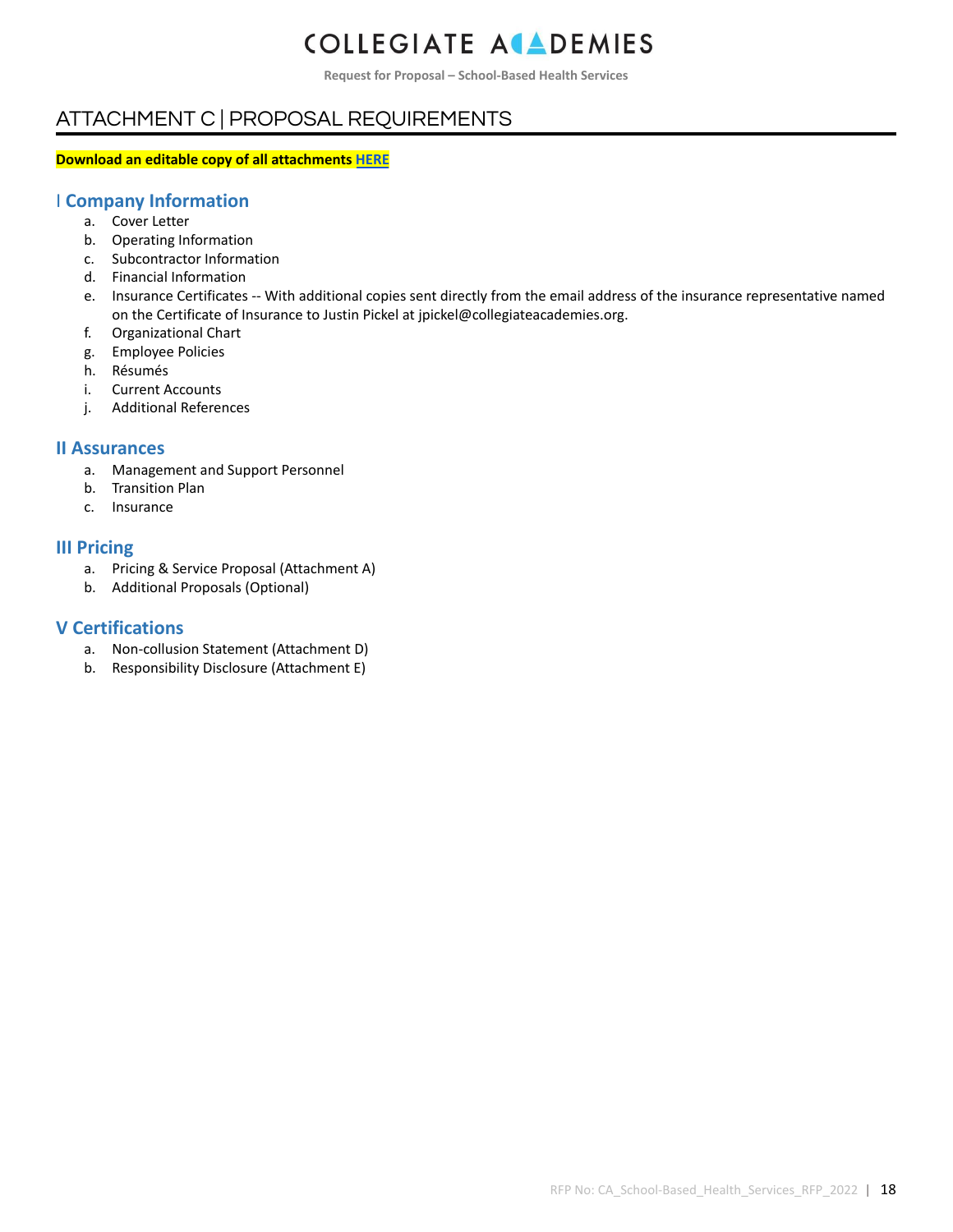**Request for Proposal – School-Based Health Services**

### ATTACHMENT D | CONTACT INFORMATION & BID AUTHORIZATION

#### **Download an editable copy of all attachments [HERE](https://www.collegiateacademies.org/resources/request-for-proposals)**

| <b>Primary Contact Name</b>          |  |
|--------------------------------------|--|
| <b>Primary Contact Phone Number</b>  |  |
| <b>Primary Contact Email Address</b> |  |

| <b>Company Legal Name</b>             |        |            |                          |                     |
|---------------------------------------|--------|------------|--------------------------|---------------------|
| <b>Company Address</b>                |        |            |                          |                     |
| <b>Company Phone Number</b>           |        |            |                          |                     |
| <b>Company Website</b>                |        |            |                          |                     |
| <b>Year Company Founded</b>           |        |            |                          |                     |
| <b>Years Operating in New Orleans</b> |        |            |                          |                     |
| <b>Number of Clients</b>              | Total: | Louisiana: | <b>East Baton Rouge:</b> | <b>New Orleans:</b> |
| <b>Number of Employees</b>            |        |            |                          |                     |
| Certified SLDBE (yes/no)              |        |            |                          |                     |
| If YES, Year Certified                |        |            |                          |                     |

#### **By signing the box below I am submitting my bids for RFP No. CA\_School-Based\_Health\_Services\_RFP\_2022:**

| <b>Authorized Representative Name</b>      |  |
|--------------------------------------------|--|
| <b>Authorized Representative Signature</b> |  |
| Date of RFP Bid Submittal                  |  |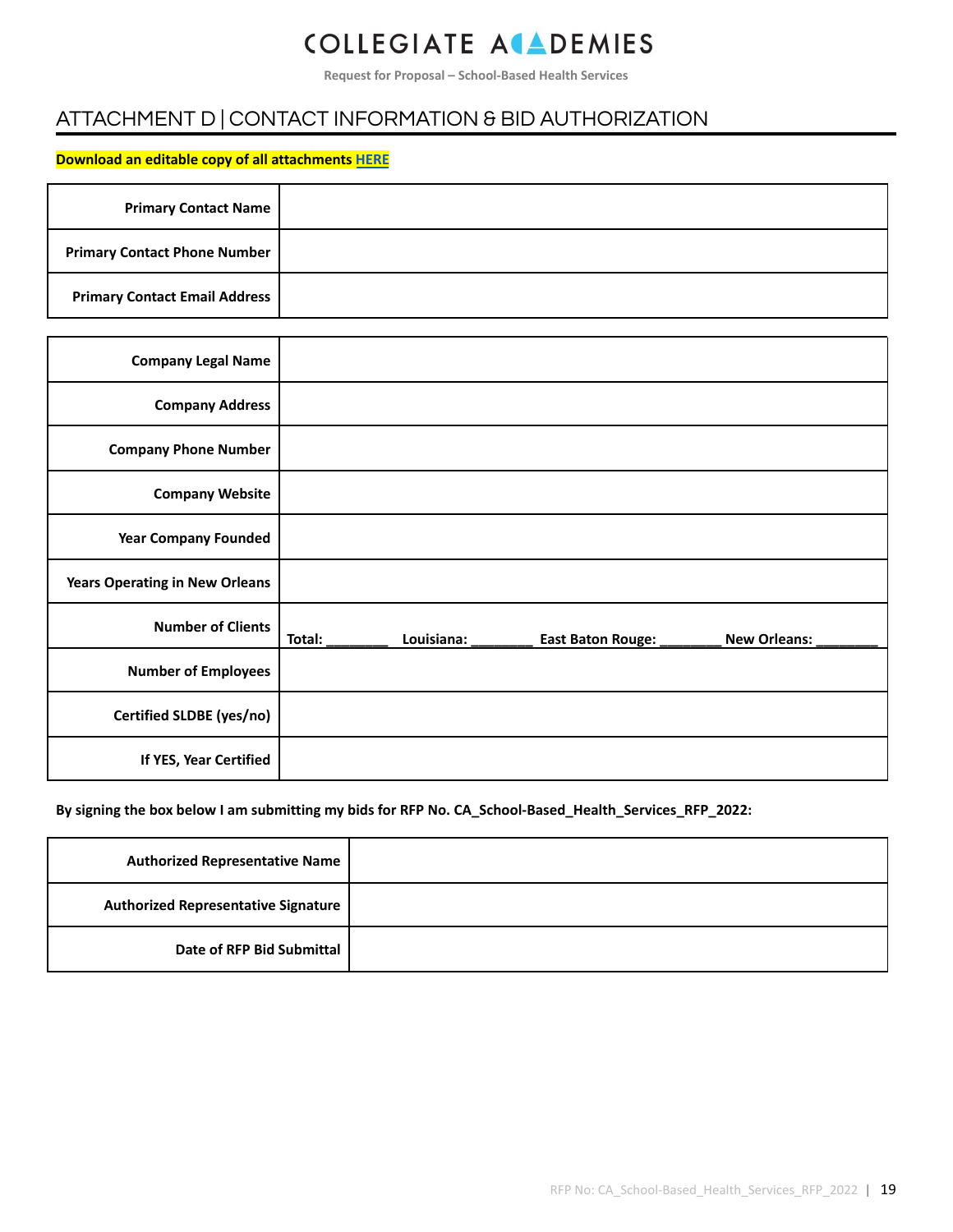**Request for Proposal – School-Based Health Services**

### ATTACHMENT E | NON-COLLUSION

#### **AFFIDAVIT**

**RFP No: CA\_School-Based\_Health\_Services\_RFP\_2022**

**STATE OF LOUISIANA**

**PARISH OF ORLEANS**

BEFORE ME, the undersigned authority, personally came and appeared, \_\_\_\_\_\_\_\_\_\_\_\_\_\_\_\_\_\_\_\_\_\_\_\_\_\_\_\_\_, (Affiant) who after

being duly sworn, deposed and said that he/she is the fully authorized \_\_\_\_\_\_\_\_\_\_\_\_\_\_\_\_\_\_\_\_\_\_\_ of \_\_\_\_\_\_\_\_\_\_\_\_\_\_\_\_\_\_(Entity),

the party who submitted a Proposal/Contract/Bid/RFP/SOQ No. **CA\_School-Based\_Health\_Services\_RFP\_2022**, to Collegiate

Academies.

Affiant further said:

- (1) That Affiant has not and will not employ any person, either directly or indirectly, to secure the public contract under which he/she is to receive payment, other than persons regularly employed by the Affiant whose services, in connection with the project or in securing the public contract, are in the regular course of their duties for the Affiant; and
- (2) That no part of the contract price was paid or will be paid to any person for soliciting the contract, other than the payment of normal compensation to persons regularly employed by the Affiant whose services with the project are in the regular course of their duties for the Affiant.

| <b>Signature of Affiant</b>                         | Date |
|-----------------------------------------------------|------|
| <b>SWORN TO AND SUBSCRIBED</b><br>BEFORE ME ON THIS | 20   |
| <b>NOTARY PUBLIC</b>                                |      |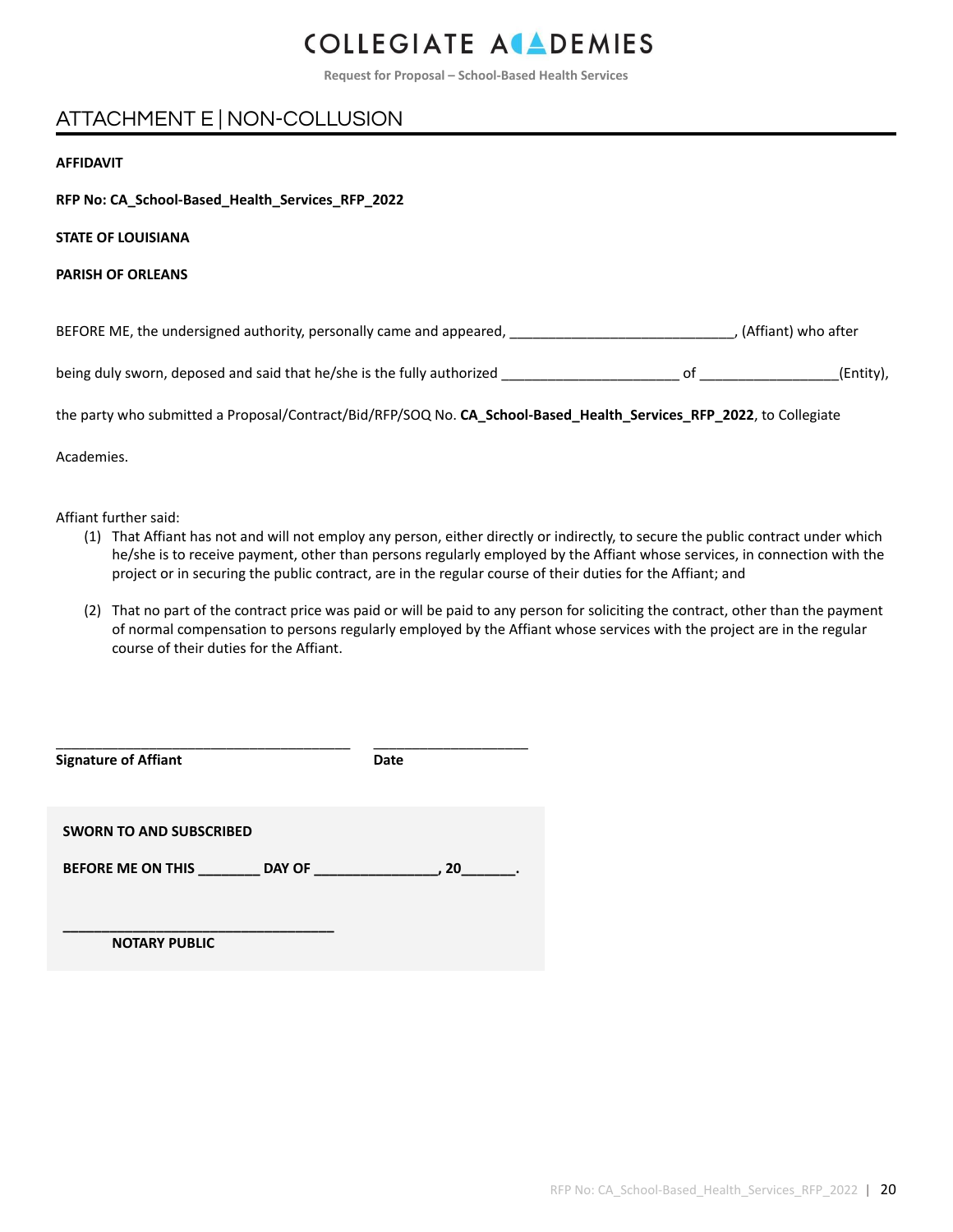**Request for Proposal – School-Based Health Services**

### ATTACHMENT F | RESPONSIBILITY DISCLOSURES

Responses to the following questions must accompany the contractor's bid. A bid may be deemed non-responsive if the contractor fails to provide complete answers or provides false statements to any of the questions provided herein. If any change(s) occur(s) during the bidding process, updated responses must be provided within thirty (30) calendar days of such change(s).

Please indicate whether, within the past five (5) years, your firm has been the defendant in any type of court action(s) for (an) alleged violation(s) of labor or employment laws in connection with a contract for custodial services. **\_\_ Yes \_\_ No**

If yes, please explain the circumstances, including the specific allegation(s) filed against your firm; the name of the plaintiffs; the case number; and the disposition/current status of each case.

Please indicate whether, within the past five (5) years, your firm or any of its owners, partners, or officers, has/have ever been investigated, cited, assessed any penalties, or found to have violated any labor or employment laws. **\_\_ Yes \_\_ No**

If yes, please explain the circumstances, including the specific charge(s) filed against your firm, its owners, partners, and/or officers; the agency that was involved; and the disposition/current status of each case.

If a license is required for any of the services performed by your firm, please indicate whether, within the past five (5) years, your firm, or any individual employed by your firm, has been investigated, cited, assessed any penalties, subject to any disciplinary action by a licensing agency, or deemed to have violated any licensing laws. **\_\_ Yes \_\_ No**

If yes, please explain the circumstances, including the specific charge(s) filed against your firm; the licensing agency that was involved; and the disposition/current status of each case.

Signature of Legally Responsible Party

\_\_\_\_\_\_\_\_\_\_\_\_\_\_\_\_\_\_\_\_\_\_\_\_\_\_\_\_\_\_\_\_\_\_\_\_\_\_\_

\_\_\_\_\_\_\_\_\_\_\_\_\_\_\_\_\_\_\_\_\_\_\_\_\_\_\_\_\_\_\_\_\_\_\_\_\_\_\_

Date